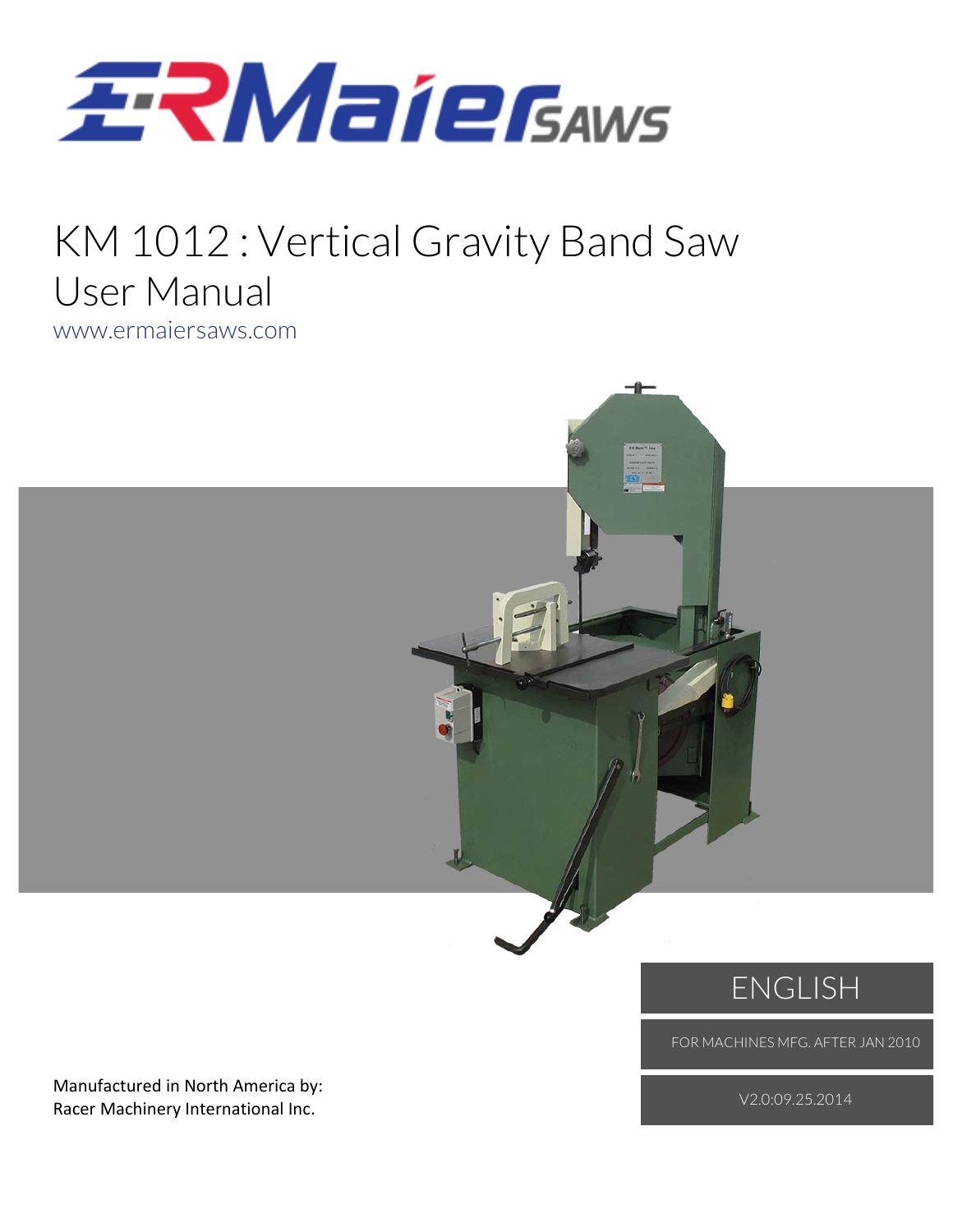# TABLE OF CONTENTS

### 1.01 SAFETY

| 1.02 Understanding Risks of Machinery     | $\mathbf 1$    |
|-------------------------------------------|----------------|
|                                           | $\mathbf 1$    |
| 1.04 Additional Metal Bandsaw Safety      | 3              |
| 2.01 PREPARATION                          |                |
|                                           | $\overline{4}$ |
|                                           | $\overline{4}$ |
| 2.04 Power Supply Requirements            | $\overline{4}$ |
| 3.01 EXPLODED DIAGRAMS                    |                |
| 3.02 Exploded diagram of Head Assembly  8 |                |
| 3.03 Exploded diagram of Base Assembly  9 |                |
| 4.01 MANUFACTURER DETAILS                 |                |
|                                           | 10             |

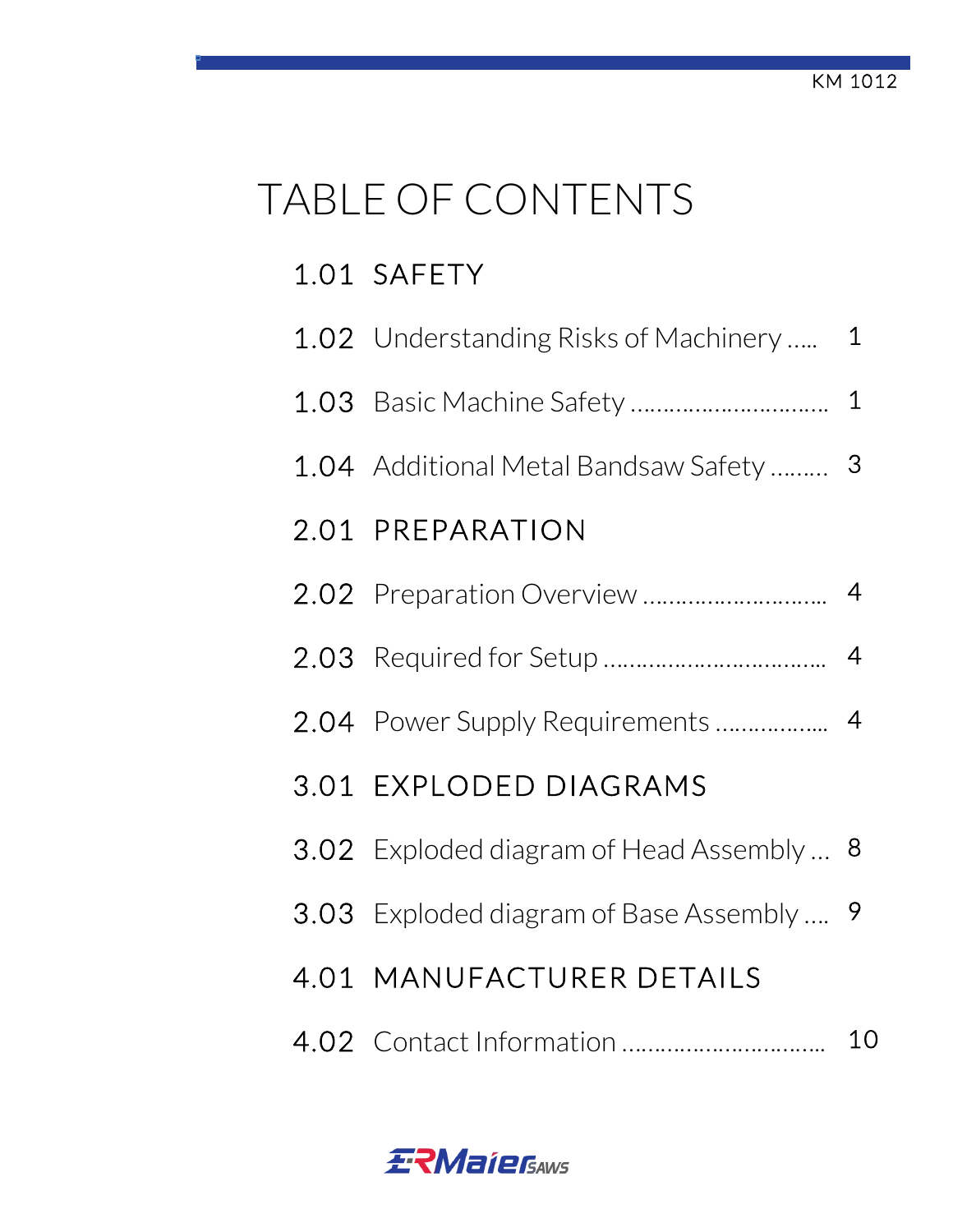# SAFETY FUNCTION CONTINUES AND THE RESERVE TO A REPORT OF THE RESERVE TO A REPORT OF THE RESERVE TO A REPORT OF THE RESERVE TO A REPORT OF THE RESERVE TO A REPORT OF THE REPORT OF THE RESERVE TO A REPORT OF THE REPORT OF TH

# Understanding Risks of Machinery

Operating all machinery and machining equipment can be dangerous or relatively safe depending on how it is installed and maintained, and the operator's experience, common sense, risk awareness, working conditions, and use of personal protective equipment (safety glasses, respirators, etc.).

The owner of this machinery or equipment is ultimately responsible for its safe use. This responsibility includes proper installation in a safe environment, personnel training and usage authorization, regular inspection and maintenance and comprehension, application of safety devices, integrity of cutting tools or accessories, and the usage of approved personal protective equipment by all operators and bystanders.

The manufacturer of this machinery or equipment will not be held liable for injury or property damage from negligence, improper training, machine modifications, or misuse. Failure to read, understand, and follow the manual and safety labels may result in serious personal injury, including amputation, broken bones, electrocution, or death.

**The signals used in this manual to identify hazard levels are defined as follows:** 



Death or catastrophic harm<br> **DANGER** WILL occur

**WARNING** Death or catastrophic harm



Moderate injury or fie MAY<br>**CAUTION** occur occur

**NOTICE** Machine or property damage may occur

# Basic Machine Safety

**1** Owner's Manual: All machinery and machining equipment presents serious injury hazards to untrained users. To reduce the risk of injury, anyone who uses THIS item MUST read and understand this entire manual before starting.

**2 Personal Protective Equipment:** Operating or servicing this item may expose the user to flying debris, dust, smoke, dangerous chemicals, or loud noises. These hazards can result in eye injury, blindness, long-term respiratory damage, poisoning, cancer, reproductive harm or hearing loss. Reduce your risks from these hazards by wearing approved eye protection, respirator, gloves, or hearing protection.

**3 Trained/Supervised Operators Only:** 

Untrained users can seriously injure themselves or bystanders. Only allow trained and properly supervised personnel to operate this item. Make sure safe operation instructions are clearly understood. If electrically powered, use padlocks and master switches, and remove start switch keys to prevent unauthorized use or accidental starting.

4 **Guards/Covers:** Accidental contact with moving parts during operation may cause severe entanglement, impact, cutting, or crushing injuries. Reduce this risk by keeping any included guards/covers/doors installed, fully functional, and positioned for maximum protection.

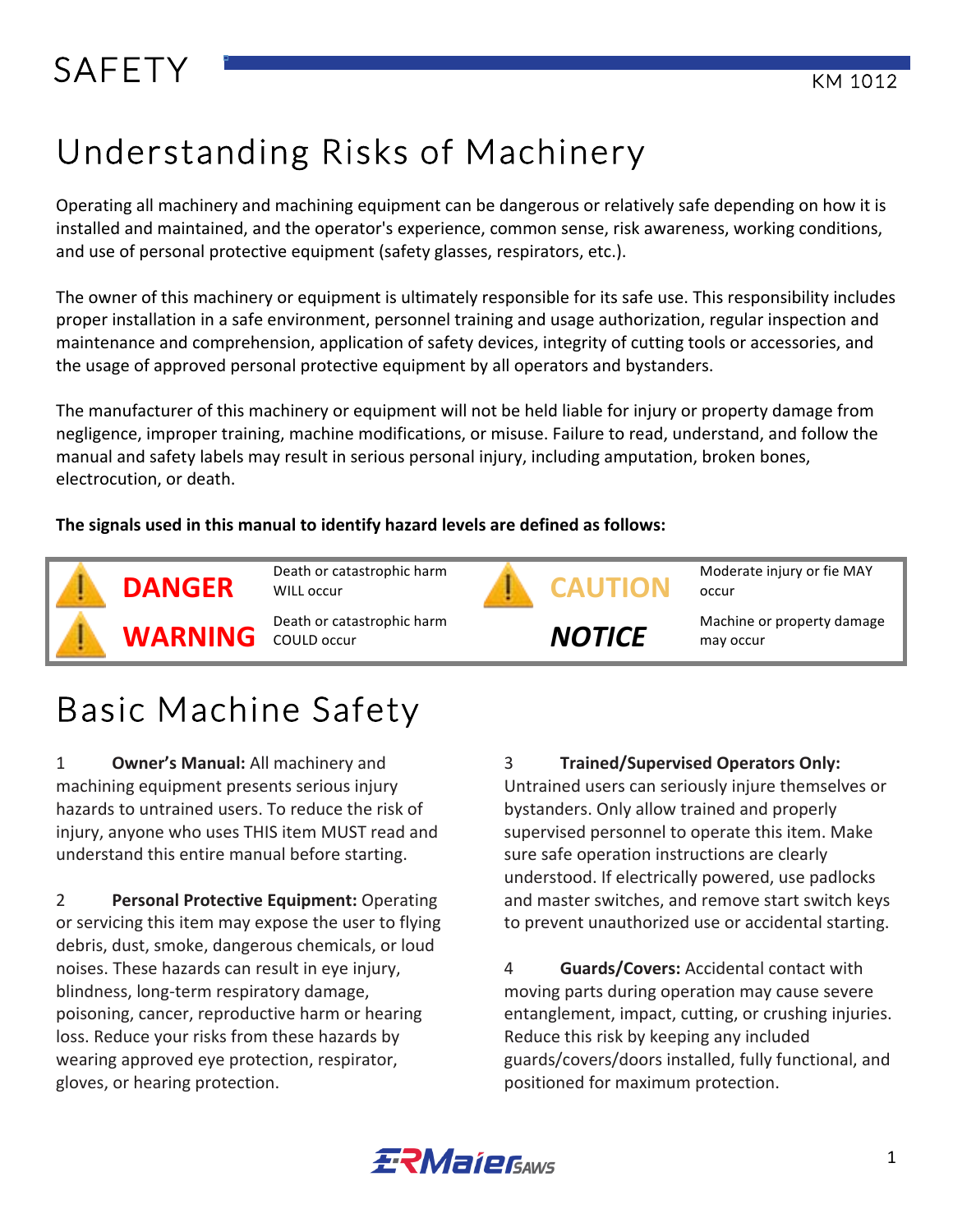# SAFETY FUNCTION CONTINUES AND THE RESEARCH CONTINUES AND THE RESEARCH CONTINUES AND THE RESEARCH CONTINUES AND

5 **Entanglement:** Loose clothing, gloves, neckties, jewelry or long hair may get caught in moving parts, causing entanglement, amputation, crushing, or strangulation. Reduce this risk by removing/securing these items so they cannot contact moving parts.

6 **Mental Alertness:** Operating this item with reduced mental alertness increases the risk of accidental injury. Do not let a temporary influence or distraction lead to a permanent disability! Never operate when under the influence of drugs/alcohol, when tired, or otherwise distracted.

7 Safe Environment: Operating electrically powered equipment in a wet environment may result in electrocution; operating near highly flammable materials may result in a fire or explosion. Only operate this item in a dry location that is free from flammable materials.

8 **Electrical Connection:** With electrically powered equipment, improper connections to the power source may result in electrocution or fire. Always adhere to all electrical requirements and applicable codes when connecting to the power source. Have all work inspected by a qualified electrician to minimize risk.

9 **Disconnect Power:** Adjusting or servicing electrically powered equipment while it is connected to the power source greatly increases the risk of injury from accidental startup. Always disconnect power BEFORE any service or adjustments, including changing blades or other tooling. 

**10 Secure Work piece/Tooling:** Loose work pieces, cutting tools, or rotating spindles can become dangerous projectiles if not secured or if they hit another object during operation. Reduce the risk of this hazard by verifying that all fastening devices are properly secured and items attached to spindles have enough clearance to safely rotate.

**11 Chuck Keys or Adjusting Tools:** Tools used to adjust spindles, chucks, or any moving/ rotating parts will become dangerous projectiles if left in place when the machine is started. Reduce this risk by developing the habit of always removing these tools immediately after using them.

12 **Work Area:** Clutter and dark shadows increase the risks of accidental injury. Only operate this item in a clean and well-lighted work area.

13 **Properly Functioning Equipment: Poorly** maintained, damaged, or malfunctioning equipment has higher risks of causing serious personal injury compared to those that are properly maintained. To reduce this risk, always maintain this item to the highest standards and promptly repair/service a damaged or malfunctioning component. Always follow the maintenance instructions included in this documentation. 

14 **Unattended Operation:** Electrically powered equipment that is left unattended while running cannot be controlled and is dangerous to bystanders. Always turn the power OFF before walking away.

15 **Health Hazards:** Certain cutting fluids and lubricants, or dust/smoke created when cutting, may contain chemicals known to cause cancer, respiratory problems, birth defects, or other reproductive harm. Minimize exposure to these chemicals by wearing approved personal protective equipment and operating in a well-ventilated area.

16 **Difficult Operations:** Attempting difficult operations with which you are unfamiliar increases the risk of injury. If you experience difficulties performing the intended operation, **STOP!** Seek an alternative method to accomplish the same task, ask a qualified expert how the operation should be performed, or contact our Technical Support for assistance. 

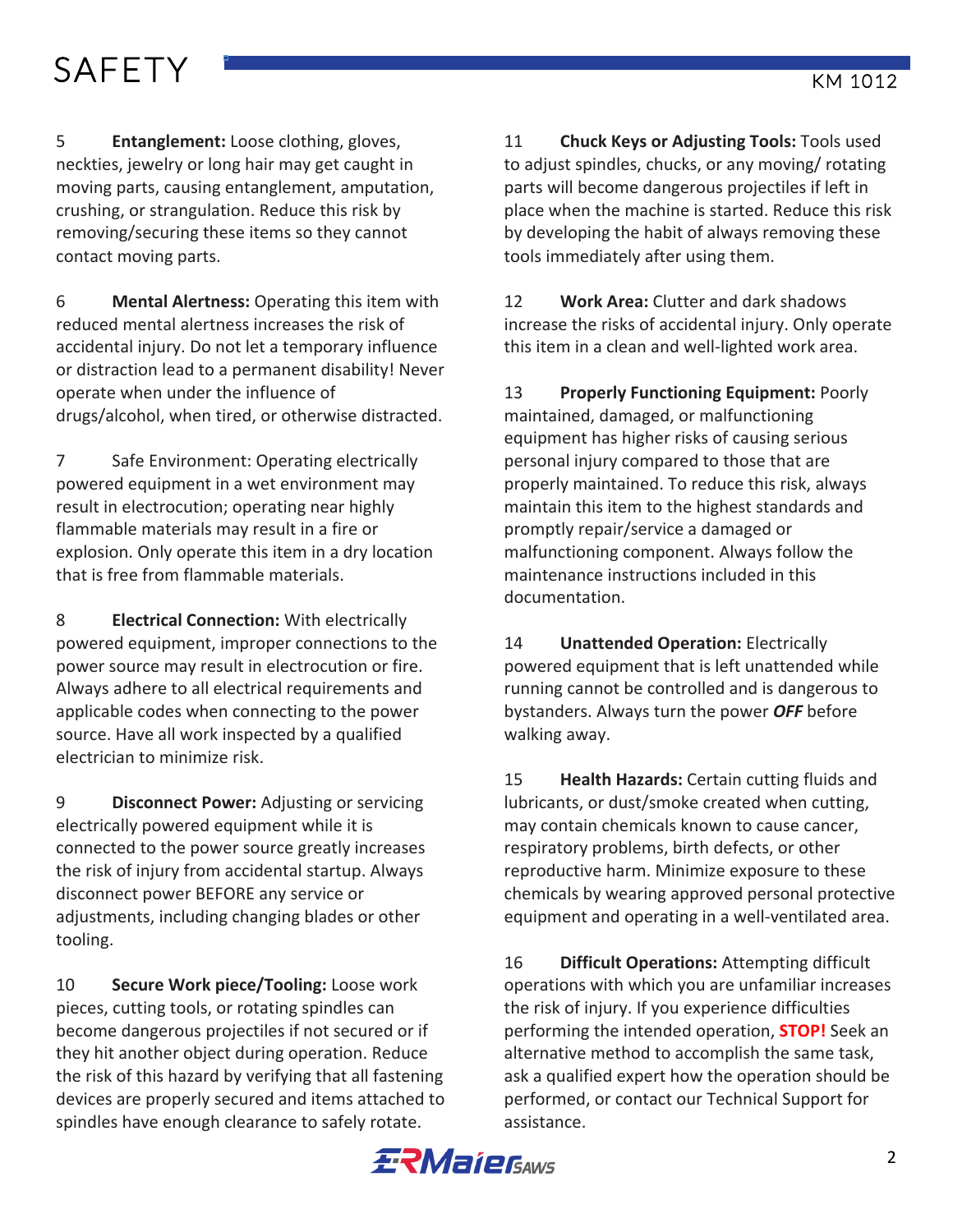# SAFETY **KM** 1012

# Additional Metal Bandsaw Safety

1 **Blade Condition.** A dull or damaged blade can break apart during operation, increasing the risk of operator injury. Do not operate with a dull, cracked or badly worn blade. Inspect the blade for cracks or missing teeth before each use.

**2 Hand Placement.** Hands could be cut by the blade or crushed when lowering the headstock. Never position fingers or thumbs in line with the cut or under the headstock while it is moving.

**Blade Guard.** Hands and fingers can easily be cut by the bandsaw blade. To reduce the risk of laceration injuries, do not operate this bandsaw without the blade guard in place.

4 **Starting Position.** To reduce the likelihood of blade breakage and possible entanglement, never turn the saw *ON* with the blade resting on the workpiece.

5 **Blade Replacement.** The blade can only make a safe and efficient cut if the teeth are facing the workpiece. When replacing blades, make sure the teeth face toward the workpiece. Wear gloves to protect hands and safety glasses to protect eyes. 6 **Workpiece Handling.** A shifting workpiece can result in impact or laceration injuries. To reduce the risk of injury, always securely clamp the workpiece in the vise and use additional support fixtures if needed. Never hold the workpiece with your hands during a cut. Flag long pieces to reduce the risk of tripping over them.

**7 Power Interruption.** Unplug the machine and turn the power switch **OFF** after a power interruption. If left plugged in and turned *ON*, this machine will start up when power is restored, resulting in possible entanglement, laceration, or amputation hazards.

8 **Hot Surfaces/Sharp Edges.** Due to the cutting process, a freshly cut workpiece, chips, and some machine components can be hot enough to burn you and sharp enough to cut you. Allow components to cool and use safe handling methods to reduce the risk of these injuries.

9 **Moving Blade.** A moving bandsaw blade presents a serious risk for laceration or amputation injuries. Always allow the blade to come to a complete stop before mounting or repositioning a workpiece in the vise. Never touch a moving blade.

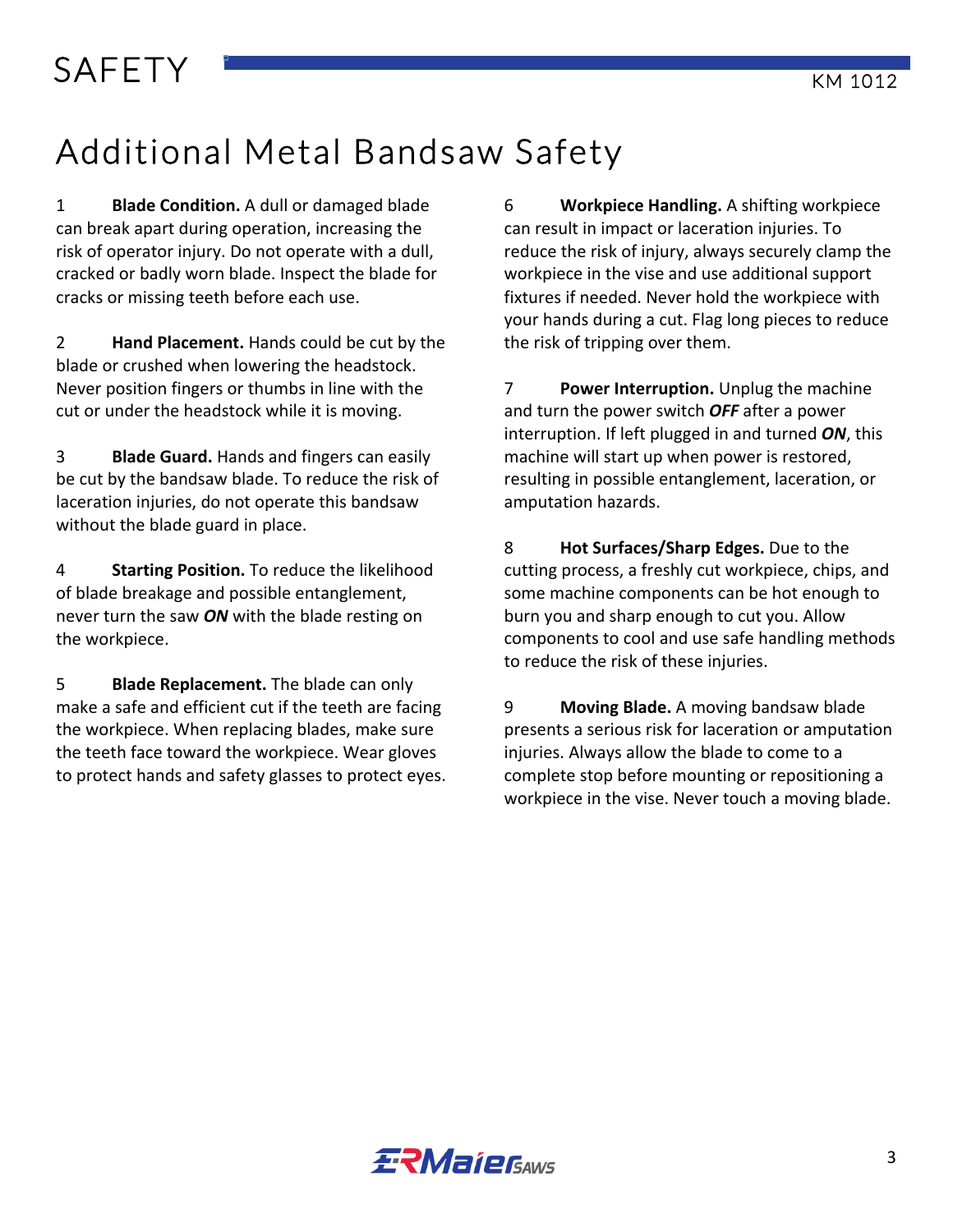# Preparation Overview

The purpose of the preparation section is to help you prepare your machine for operation. The list below outlines the basic process to follow to prepare your machine for operation. Specific steps for each of these points will be covered in detail later in this section.

#### The typical preparation process is as follows:

1 Unpack the machine and inventory the contents of the carton.

- 2 Clean the machine and its components.
- 3 Make any necessary adjustments or

inspections to ensure the machine is ready for operation. 

4 Connect the machine to the power source.

5 Test run the machine to make sure it functions properly and is ready for operation.

# Required for Setup

The items listed below are required to successfully set up and prepare this machine for operation.

#### **For Power Connection**

A power source that meets the minimum circuit requirements for this machine. (Refer to the **Power Supply Requirements** section for details.)

A qualified electrician to ensure a safe and code-compliant connection to the power source.

### Power Supply Requirements

### **Availability**

Before installing the machine, consider the availability and proximity of the required power supply circuit. If an existing circuit does not meet the requirements for this machine, a new circuit must be installed.

To minimize the risk of electrocution, fire, or equipment damage, installation work and electrical wiring must be done by a qualified electrician in accordance with all applicable codes and standards. 



### **WARNING**

Electrocution or fire may occur if machine is not correctly grounded and attached to the power supply. Use a qualified electrician to ensure a safe power connection

### **Full-Load Current Rating**

The full-load current rating is the amperage a machine draws at 100% of the rated output power. On machines with multiple motors, this is the amperage drawn by the largest motor or sum of all motors and electrical devices that might operate at one time during normal operations.

#### **Full-Load Rating at 110V.................. 14 Amps Full-Load Rating at 220V.................. 6.8 Amps**

The full-load current is not the maximum amount of amps that the machine will draw. If the machine is overloaded, it will draw additional amps beyond the full-load rating.

If the machine is overloaded for a sufficient length of time, damage, overheating, or fire may result $$ especially if connected to an undersized circuit. To reduce the risk of these hazards, avoid overloading the machine during operation and make sure it is connected to a power supply circuit that meets the requirements in the following section.

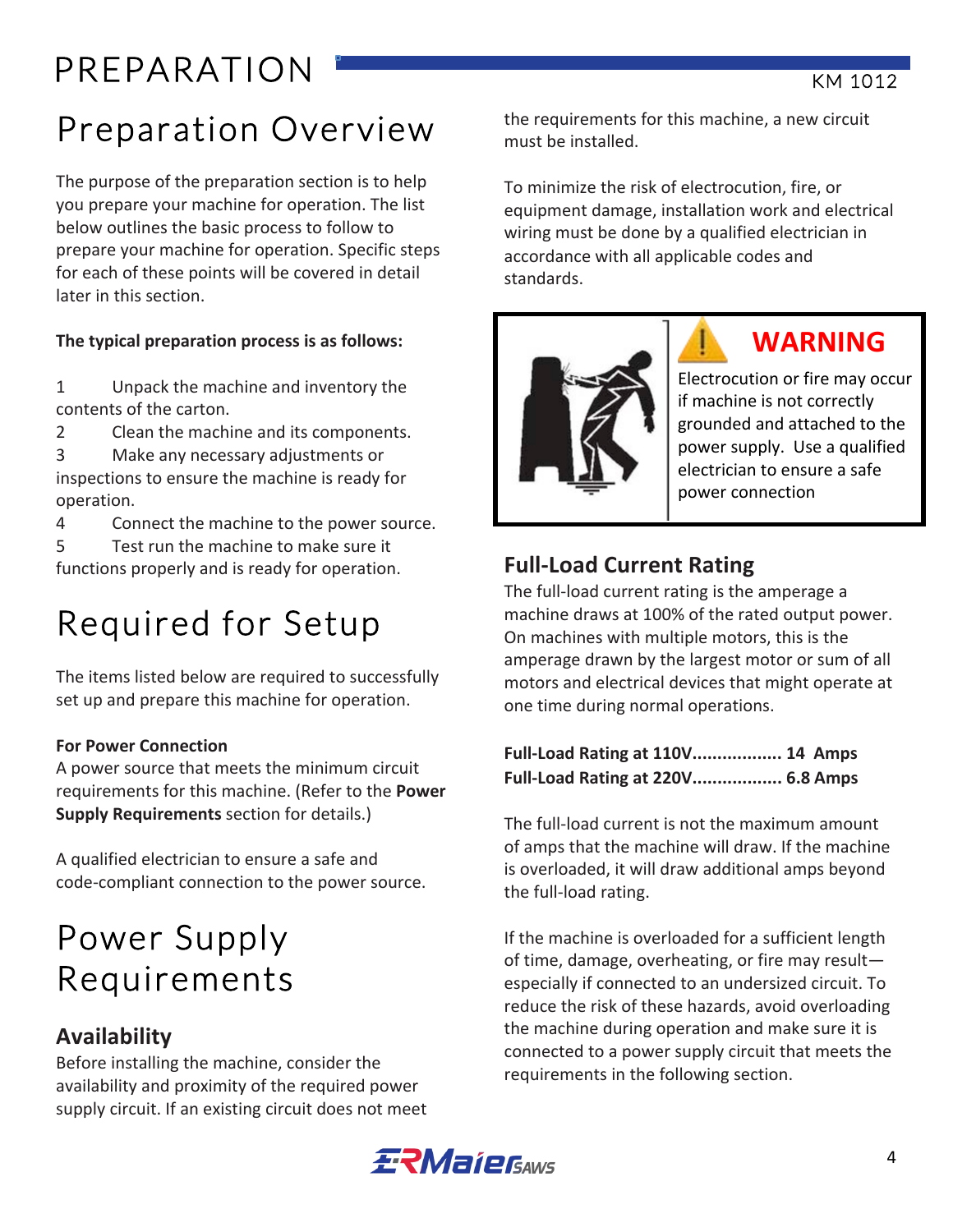# PREPARATION **KW 1012**

A power supply circuit includes all electrical equipment between the main breaker box or fuse panel in your building and the incoming power connections inside the machine. This circuit must be safely sized to handle the full-load current that may be drawn from the machine for an extended period of time.



### **CAUTION**

For your own safety and protection of property, consult a qualified electrician if you are unsure about wiring practices or electrical codes in your **area.**

**Note:** The circuit requirements listed in this manual apply to a dedicated circuit—where only one machine will be running at a time. If this machine will be connected to a shared circuit where multiple machines will be running at the same time, consult a qualified electrician to ensure that the circuit is properly sized for safe operation.

### **Circuit Requirements for 110V**

This machine is prewired to operate on a 110V power supply circuit that has a verified ground and meets the following requirements:

| Nominal Voltage  110V/120V           |  |
|--------------------------------------|--|
|                                      |  |
|                                      |  |
|                                      |  |
| Plug/Receptacle (included) NEMA 5-15 |  |

### **Circuit Requirements for 220V**

This machine can be converted to operate on a 220V power supply. To do this, follow the **Voltage Conversion** instructions included in this manual. The intended 220V circuit must have a verified ground and meet the following requirements: **Nominal Voltage ............................... 220V/240V Cycle .............................................................60 Hz Phase ..............................................Single-Phase Circuit Rating....................................... 15 Amps Plug/Receptacle ...............................NEMA 6-15** 

### **Grounding Requirements**

In the event of certain types of malfunctions or breakdowns, grounding provides a path of least resistance for electric current—in order to reduce the risk of electric shock.

### **For 110V Connection (Prewired)**

This machine is equipped with a power cord that has an equipment-grounding wire and a grounding plug (similar to the figure below). The plug must only be inserted into a matching receptacle (outlet) that is properly installed and grounded in accordance with all local codes and ordinances.



Figure 2. NEMA 5-15 plug and receptacle

### **For 220V Connection**

Use the plug type listed in the **Circuit Requirements** for this voltage. The listed plug (similar to the figure below) has an equipmentgrounding wire to safely ground the machine. The plug must only be inserted into a matching receptacle (outlet) that is properly installed and grounded in accordance with all local codes and ordinances. 



Figure 3. NEMA 6-15 plug and receptacle

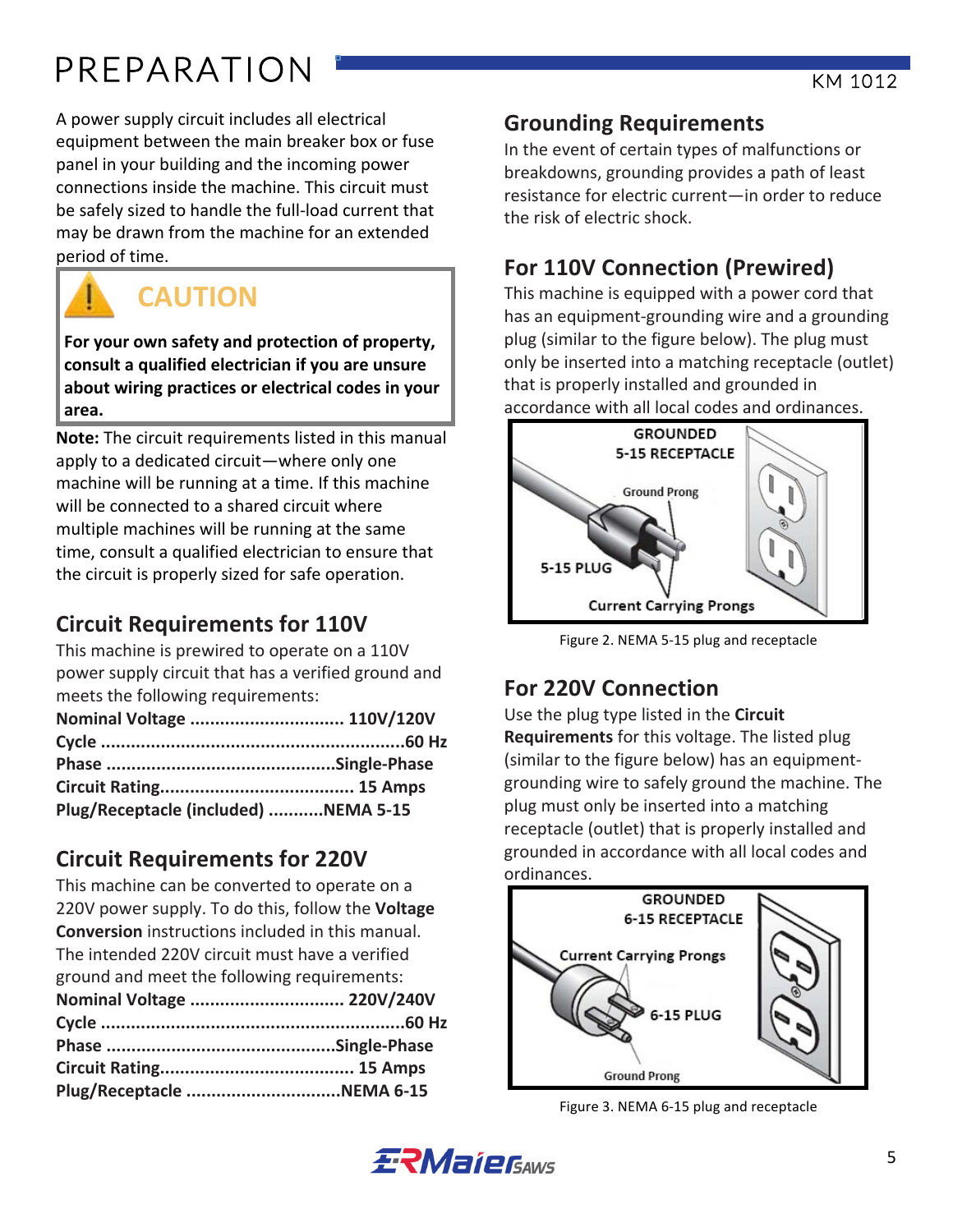# PREPARATION **KW 1012**



### **WARNING**

Series injury could occur if you connect the machine to power before completing the setup process. DO NOT connect to power until instructed later in this manual.

Improper connection of the equipment-grounding wire can result in a risk of electric shock. The wire with green insulation (with or without vellow stripes) is the equipment-grounding wire. If repair or replacement of the power cord or plug is necessary, do not connect the equipmentgrounding wire to a live (current carrying) terminal.

Check with a qualified electrician or service personnel if you do not understand these grounding requirements, or if you are in doubt about whether the tool is properly grounded.

If you ever notice that a cord or plug is damaged or worn, disconnect it from power, and immediately

replace it with a new one.

### **Extension Cords**

We do not recommend using an extension cord with this machine. If you must use one, only use it if absolutely necessary and only on a temporary basis. 

Extension cords cause voltage drop, which may damage electrical components and shorten motor life. Voltage drop increases as the extension cord size gets longer and the gauge size gets smaller (higher gauge numbers indicate smaller sizes).

Any extension cord used with this machine must contain a ground wire, match the required plug and receptacle listed in the **Circuit Requirements** for the applicable voltage, and meet the following requirements: 

**Minimum Gauge Size.............................16 AWG Maximum Length (Shorter is Better)....50 ft** 



Loose hair, clothing, or jewelry could get caught in machinery and cause serious personal injury. Keep these items away from moving parts at all times to reduce this risk.



### **WARNING WARNING**

During operation, small metal chips may become airborne, leading to serious eye injury. Wear safety glasses to reduce this risk.

# Manufacturer Details

We stand behind our machines. If you have any questions, parts requests or general inquiries about the machine, feel free to contact us.

#### **Racer Machinery International Inc. – Manufacturer of E-R Maier™ Saws**.

Headquarters (CANADA) Sales Office (USA) Cambridge, Ontario N3H 4R7 Williamsville, NY 14221 T: +1 (519) 623 6223 T: +1 (716) 462 6224  $F: +1(519) 623 1122$ Web: www.ermaiersaws.com

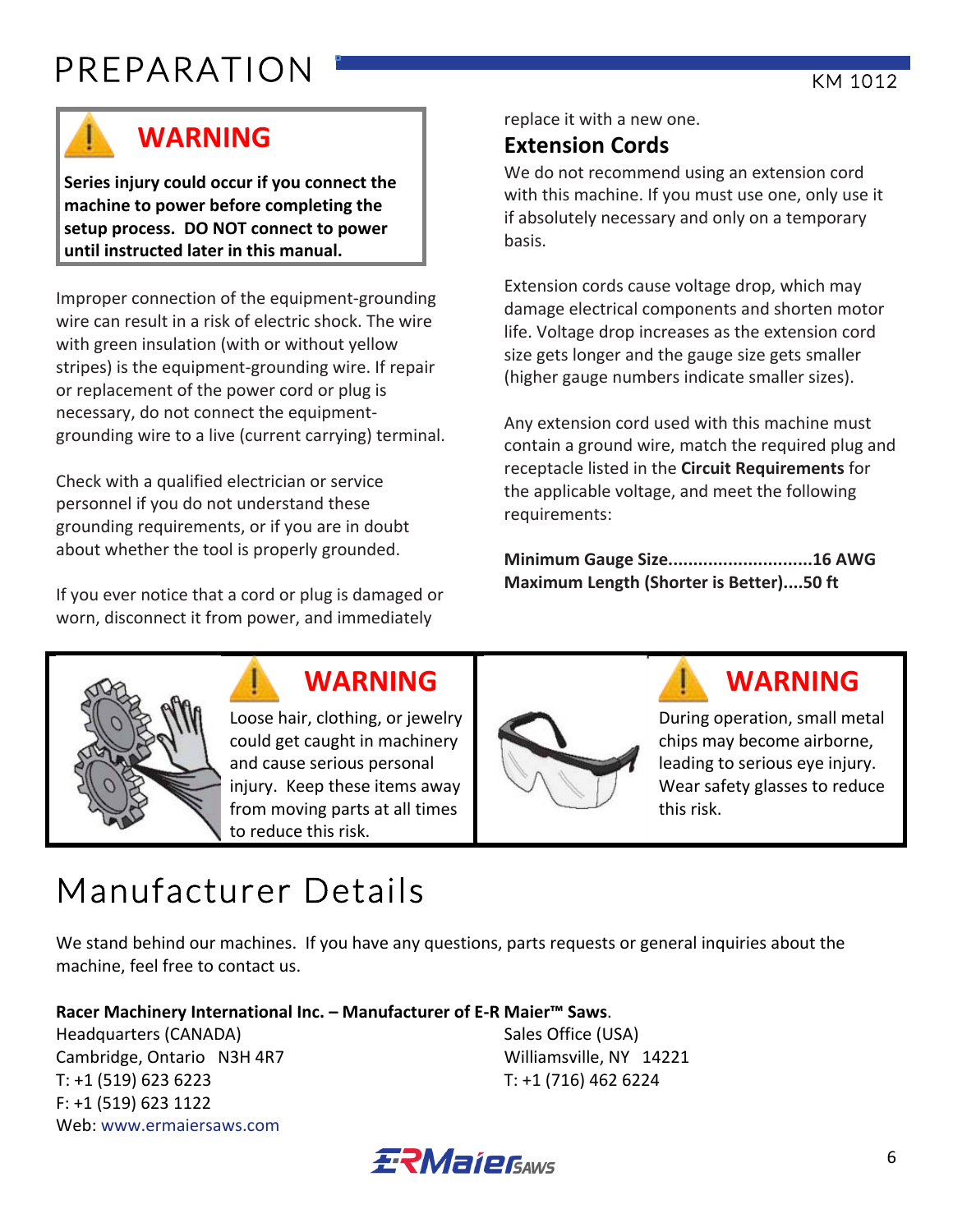# KM 1012 : Vertical Gravity Band Saw Exploded Diagrams www.ermaiersaws.com

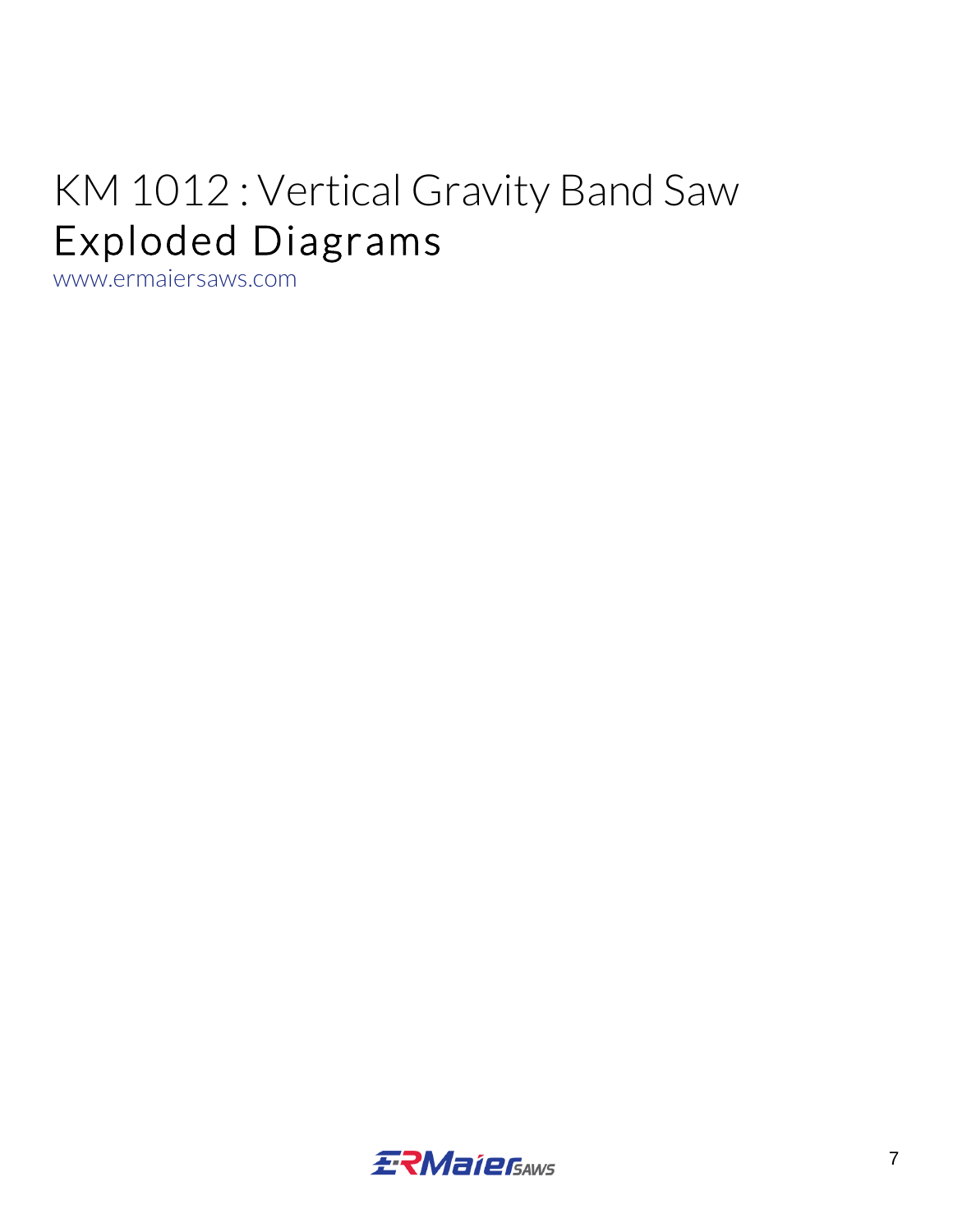

 $\infty$ 

|                          | .YTQ                       | $\overline{\phantom{0}}$                                                            | –                                                                                                 |                                                                     |                           |                          | —<br>$\overline{\phantom{0}}$                                                                              | $\sim$                                   |                                                                                                                              |                                                        | $\sim$                                                             | $\overline{\phantom{0}}$ | $ - N - $ |                                                                                      |                               | $\overline{v}$                            |                                                                           |                      | $\overline{\phantom{0}}$                                                  | $\overline{\phantom{0}}$     |                                                       | $\overline{\phantom{0}}$ | $ - \infty $                                 | $\frac{5}{2}$  2                                                                                                              |                                                                                  | $\frac{3}{2}$                      | $\sigma$             | $ \infty $ လ                                                    | $-$                                                             | $\overline{\phantom{0}}$                                      | $\overline{\phantom{0}}$                         | $\sim$<br>$\overline{\phantom{0}}$                           |                                                              |                                                                          |                                          |                                            | $ - - N N \infty \infty - - $                             |                          |                                                                                                          | $\sim$ $\sim$                                        |                    |                                                                                  |                                                                                                                      |                                                                                                                        | $B-46$<br>REV                                                            |                                          |          |
|--------------------------|----------------------------|-------------------------------------------------------------------------------------|---------------------------------------------------------------------------------------------------|---------------------------------------------------------------------|---------------------------|--------------------------|------------------------------------------------------------------------------------------------------------|------------------------------------------|------------------------------------------------------------------------------------------------------------------------------|--------------------------------------------------------|--------------------------------------------------------------------|--------------------------|-----------|--------------------------------------------------------------------------------------|-------------------------------|-------------------------------------------|---------------------------------------------------------------------------|----------------------|---------------------------------------------------------------------------|------------------------------|-------------------------------------------------------|--------------------------|----------------------------------------------|-------------------------------------------------------------------------------------------------------------------------------|----------------------------------------------------------------------------------|------------------------------------|----------------------|-----------------------------------------------------------------|-----------------------------------------------------------------|---------------------------------------------------------------|--------------------------------------------------|--------------------------------------------------------------|--------------------------------------------------------------|--------------------------------------------------------------------------|------------------------------------------|--------------------------------------------|-----------------------------------------------------------|--------------------------|----------------------------------------------------------------------------------------------------------|------------------------------------------------------|--------------------|----------------------------------------------------------------------------------|----------------------------------------------------------------------------------------------------------------------|------------------------------------------------------------------------------------------------------------------------|--------------------------------------------------------------------------|------------------------------------------|----------|
|                          | <b>DESCRIPTION</b>         | Top Wheel Mount ASM                                                                 | Short<br>Assembly<br>Fluted Knob ASM-<br>Limit Switch                                             | <b>ASM</b><br>Motor Handle                                          | <b>ASM</b><br>Motor Mount | Top Wheel Adj Hoist      | Wheel Upper + Ret Ring<br><b>Bar Weld</b><br>Handle                                                        | V Roller Assembly                        | Wheel Adjuster Plate<br>Head Frame Wheel Bar<br>Top                                                                          | Plate<br>Wheel Adjuster<br>$\overline{P}^{\mathsf{D}}$ | Top Wheel Plate Slide                                              | Rear Motor Cover         |           | Guide Bar Blade Cover<br>Guide Retainer Part A<br>Guide Retainer Part B<br>Guide Bar | <b>Bearing Mount Straight</b> | mp<br>$\cup$<br><b>Bearing Mount</b>      | $\overline{\mathrm{O}}$<br><b>Bearing Mount Cam</b><br>Drive Wheel Lower1 | Gearbox Bushing      | Counterweight Connector<br>Wheel<br><b>Bushing Lower</b>                  | Upper Guide                  | Lower Guide                                           | Top Wheel Adj Block      |                                              |                                                                                                                               |                                                                                  |                                    |                      | <b>QQ\$009</b><br>Bearing 6206DD<br>Bearing                     | Bearing 6305DD                                                  | $\ddot{Q}$<br>Reducer<br>Gearbox Speed                        | Gear Box Pulley                                  | 3/16"X3/4"X44.5"<br>Rubber Band 3<br>BLK NEO<br>Motor Pulley | 4L290<br><b>Belt</b><br>$\geq$                               | Motor<br>Name Plate<br>THP Electric                                      |                                          |                                            |                                                           |                          |                                                                                                          |                                                      | Saw Blade          | $\frac{\text{DATE}}{1/30/2014}$ Racer Machinery International Inc<br>NAME<br>pop | ssembly (KM1012)<br>$\prec$<br>Head<br><b>FE</b>                                                                     | KM1012-0004                                                                                                            | KM1012-0004<br>$\frac{C}{Z}$<br>$rac{C}{2}$<br>$\mathbb{E} \mathbf{C}$   | SCALE: 1:7.5WEIGHT: 121174.42HEET 2 OF 2 |          |
| $\sim$<br>$\infty$       | PART NUMBER<br>ITEM.       | 0020<br>$\overline{\mathsf{N}}$<br>KM10<br>$\overline{2}$                           | KM1012-0022<br>KM1012-0024<br>KM1012-0025<br>KM1012-0026<br>KM1012-0027<br>$ S _{S}^2 Z _{S}^2 S$ |                                                                     |                           |                          | $\frac{88}{100}$<br>$\frac{1}{2}$<br>$\frac{1011}{101}$<br>$ \overline{2 8 }$                              |                                          | KM1012-0031<br>KM1012-1028<br>KM1012-1042<br>KM1012-1042<br>KM1012-1043<br>$ S $ $\simeq$ $ S $ $S$ $ S $ $S S $ $S S S$ $S$ |                                                        |                                                                    |                          |           | KM1012-1047<br>KM1012-1048<br>KM1012-1050<br>KM1012-1052<br>KM1012-1053              |                               | 1055<br>$\overline{KM1012}$<br>$\sqrt{P}$ | KM1012-1056<br>$\overline{4}$                                             |                      | KM1012-1061<br>KM1012-1066<br>KM1012-1067<br>KM1012-1068<br>$ d d  =  d $ | KM1012-1073<br>$\frac{3}{5}$ | KM1012-1074<br>KM1012-1075                            | $\overline{\mathsf{F}}$  | 5<br>Preferred Narrow F<br>Preferred Wide FW | $\frac{10.375}{0.3125}$<br>0.3125<br>0.625<br>Preferred Wide FW<br>$ \dot{z} _{\infty}^2  \dot{z} ^2  \dot{z} ^2  \dot{z} ^2$ | $\geq$<br>ഥ<br>$\overline{W}$ ide<br>$0.\overline{2}$<br>Regular LW<br>Preferred | Regular LW 0.3125<br>$\frac{5}{4}$ | Regular LW 0.375     | RMI-30003<br>RMI-30002<br>55/5                                  | RMI-30004<br>ခြိ                                                | RMI-30020<br> 8 8 2                                           | RMI-30022<br>$\frac{30021}{ }$<br>$RMI$ -        | RMI-30023<br>62                                              |                                                              | <b>RMI-30024</b><br>RMI-30032<br>RMI-50054<br>SBHCSCREW (<br>SBHCSCREW ( |                                          |                                            |                                                           |                          | <u>SSFLATSKT 0.3125-18x0.625-HX-N</u><br>SSHDOGSKT 0.375-16x0.625-HX-N<br>Wide FW 0.5<br>323925985552555 | <b>N-XH-5</b>                                        | RMI-30042          | DRAWN<br>SPECIFIED:<br>UNLESS OTHERWISE                                          | HECKED<br>NG AP<br>$\circ$<br>$X$ -+/-0.1<br>X.X - +/-0.1<br>X.XX - +/-0.02<br>DIMENSIONS /<br>TOLERANCES:<br>≘<br>— | MFG APPR.<br>$\delta$<br>INTERPRET GEOMETRI<br>TOLERANCING PER:<br>$\frac{c}{2}$                                       | COMMENTS:<br>$\sum_{i=1}^{n}$<br>MATERI<br><b>TENSH</b><br>4R7           | DO NOT SCALE                             |          |
|                          | .YTQ                       | $ U $ 4                                                                             |                                                                                                   |                                                                     | $\overline{\mathcal{C}}$  | $\overline{\phantom{a}}$ | $\overline{\phantom{0}}$                                                                                   | $\sim$                                   |                                                                                                                              | $\sim$                                                 | 62                                                                 |                          | 64        |                                                                                      | 22                            | 57                                        |                                                                           | $\overline{27}$      | 23                                                                        | $38\,$                       |                                                       | 35                       | $\overline{5}$                               | $\frac{4}{6}$                                                                                                                 |                                                                                  | $\delta$                           | 75                   | $\frac{3}{2}$                                                   |                                                                 | 62                                                            | $\overline{4}$                                   | 74                                                           |                                                              | $\approx$                                                                |                                          |                                            |                                                           |                          |                                                                                                          |                                                      |                    |                                                                                  |                                                                                                                      | <b>Racer Machinery Int'l I</b> I<br>1030 Fountain St. N.<br>Cambridge, Ontario, N3H 4<br>Canada<br>Phone: 519-623-4002 | 1da<br>e: 519-623-6223<br>519-623-1122<br>.racerinternatior              |                                          |          |
| $\overline{\phantom{0}}$ | <b>DESCRIPTION</b>         |                                                                                     |                                                                                                   |                                                                     |                           |                          |                                                                                                            | Head Weldment ASM<br>ASM<br>Guide Roller |                                                                                                                              | 55<br>51<br>74<br>$28$                                 |                                                                    |                          |           |                                                                                      |                               | to                                        | 69                                                                        |                      |                                                                           |                              |                                                       |                          |                                              |                                                                                                                               |                                                                                  |                                    |                      | $\odot$                                                         |                                                                 |                                                               |                                                  |                                                              |                                                              |                                                                          | $\rm 20$<br>$\qquad \qquad \blacksquare$ | $\frac{4}{4}$                              | $\overline{Q}$                                            | $\overline{\phantom{0}}$ | 54                                                                                                       | 5O                                                   | $\infty$           | $86$                                                                             |                                                                                                                      |                                                                                                                        | 포<br>도 주 정 또 부<br>도 주 정 또 부                                              |                                          |          |
| 5                        | ART NUMBER<br>$\mathbf{r}$ | $\leq$<br>$ X_0 $<br>5-16x1.75x1<br>5-16x1x1-N<br>$\frac{0.37}{0.37}$<br><b>HFB</b> | $3x1x1-N$<br>$\circ$                                                                              | $N$ -0-81-<br><b>CERCLE 0.5-11</b><br>HNUT 0.3125-<br>LINUT 0.3125- | HNUT 0.626.11-0-N         |                          | HX-SHCS 0.25-20x1.5x1-N<br>HX-SHCS 0.375-16x0.75x0.75-N<br>KM1012-0003                                     | $\overline{5}$<br><b>KM1012</b>          |                                                                                                                              |                                                        | 57<br>$\overline{2}$<br>36<br>57<br>$\overline{\wedge}$<br>$\cong$ |                          |           |                                                                                      |                               |                                           |                                                                           |                      |                                                                           | Ô                            | $\bigotimes^{\hspace{-3.1mm}\text{\tiny$\bigwedge$}}$ |                          |                                              | $\overline{\mathcal{F}}$<br>$\overline{\phantom{a}}$                                                                          |                                                                                  |                                    | $\ddot{\phantom{1}}$ | $\overline{c\pi}$<br>$\overline{\mathscr{X}}$<br>$\overline{4}$ |                                                                 | $\tilde{O}$<br>且厚                                             | 0⊏⊌                                              | Ő<br>52                                                      |                                                              | ®                                                                        | <b>C</b><br>C<br><b>CONTROPOLATION</b>   | E<br>@<br>$\overline{P}$                   | 56                                                        | <b>®◎ ◎ ⊸</b>            | 51                                                                                                       | $\overline{\phantom{0}}$<br>$\mathbf{O}(\mathbb{Q})$ | O                  | <b>@</b> @@@@@                                                                   | $\frac{6}{7}$                                                                                                        | 55                                                                                                                     | $\overline{C}$<br>် ယု<br>4<br>52<br>5                                   |                                          | 5        |
|                          | <b>MAN</b><br>LEQ          | $\overline{\phantom{0}}$                                                            |                                                                                                   |                                                                     |                           |                          | 의의보의의기의의                                                                                                   | $\infty$                                 |                                                                                                                              |                                                        | $\infty$<br>$\overline{\phantom{0}}$                               |                          |           |                                                                                      |                               |                                           | $\bullet$                                                                 |                      |                                                                           |                              |                                                       | 58                       |                                              | 56                                                                                                                            |                                                                                  |                                    |                      |                                                                 |                                                                 |                                                               |                                                  | $\mathbb{C}$                                                 |                                                              |                                                                          |                                          |                                            | $\circledcirc$ $\circ$ $\circ$                            |                          |                                                                                                          |                                                      | (0)@c              |                                                                                  |                                                                                                                      |                                                                                                                        | $\overline{\phantom{0}}$                                                 |                                          |          |
| $\sim$<br>$\overline{ }$ | .YTQ<br><b>DESCRIPTION</b> |                                                                                     | $\sim$ $\sim$ $\sim$                                                                              |                                                                     |                           |                          | $\infty$  U  $\sim$  U  $\sim$  W                                                                          |                                          |                                                                                                                              |                                                        | $\sqrt{9}$                                                         | $\mathfrak{L}$           | $\geq$    |                                                                                      |                               | $\equiv$                                  | 51<br>$\overline{+}$                                                      | മേ<br>$\overline{P}$ | c                                                                         |                              | $\bullet$ $\bullet$ $\bullet$ $\bullet$               |                          |                                              | $\frac{5}{2}$                                                                                                                 | $\overline{\mathfrak{S}}$                                                        | 33                                 | $\sqrt{\frac{2}{5}}$ | OOO OT 3<br>$\bullet \bullet, \mathbb{E}$<br>$\circ$ $\circ$    | $\sqrt{2}$<br>$\circ$ $\circ$<br>$\overline{c}$<br>$\mathbf{c}$ | $\infty$<br>$\mathscr{C}$<br>Q<br>$\mathscr{O}_{\mathscr{O}}$ | ക<br>$\mathscr{S}$                               | യത്.                                                         | 4<br>$\overline{\phantom{0}}$<br>$\bullet$                   | $\odot$                                                                  | 51<br>$\mathcal{L}$<br>$\mathscr{E}$     | ◉                                          | ◎<br>◎                                                    |                          |                                                                                                          |                                                      | െ<br>$\mathcal{O}$ |                                                                                  |                                                                                                                      |                                                                                                                        | $rac{6}{6}$<br>29<br>$\mathcal{S}^{\mathcal{O}}$<br>59<br>43<br>51<br>25 |                                          | $\infty$ |
| $\infty$                 | <b>BER</b><br>PART NUM     |                                                                                     | 3125-18x0.75x0.75-N<br>3125-18x1.25x0.875-N<br>3125-18x1x0.875-N<br>10.5                          |                                                                     |                           |                          | <u>25-20x1.25x0.75-N</u><br>3125-18x1.5x0.875-N<br>3125-18x1x1-N<br>375-16x0.875x0.875-N<br>375-16x1.5x1-N |                                          |                                                                                                                              |                                                        |                                                                    |                          |           |                                                                                      |                               |                                           |                                                                           |                      | $\infty$                                                                  | SO                           | $\frac{8}{4}$<br>$\infty$                             | 33                       | 53                                           | 5<br>$\overline{32}$                                                                                                          |                                                                                  |                                    |                      |                                                                 |                                                                 | ◎                                                             | ◎<br>$\mathscr{B}_{\mathbb{S}}$<br>$\mathscr{B}$ |                                                              | $\begin{matrix} \bullet_\bullet\ \bullet_\odot \end{matrix}$ | ◎                                                                        |                                          | $\overline{\mathcal{O}}$<br>$\circledcirc$ | $\circledcirc$<br>$\mathscr{S}$<br>$\mathcal O$<br>$\sim$ | $\mathscr{S}$            |                                                                                                          |                                                      |                    |                                                                                  |                                                                                                                      |                                                                                                                        | 55<br>$\overline{2}$<br>63<br>$\overline{4}$<br>$\overline{\mathbf{r}}$  |                                          |          |

D C B F E A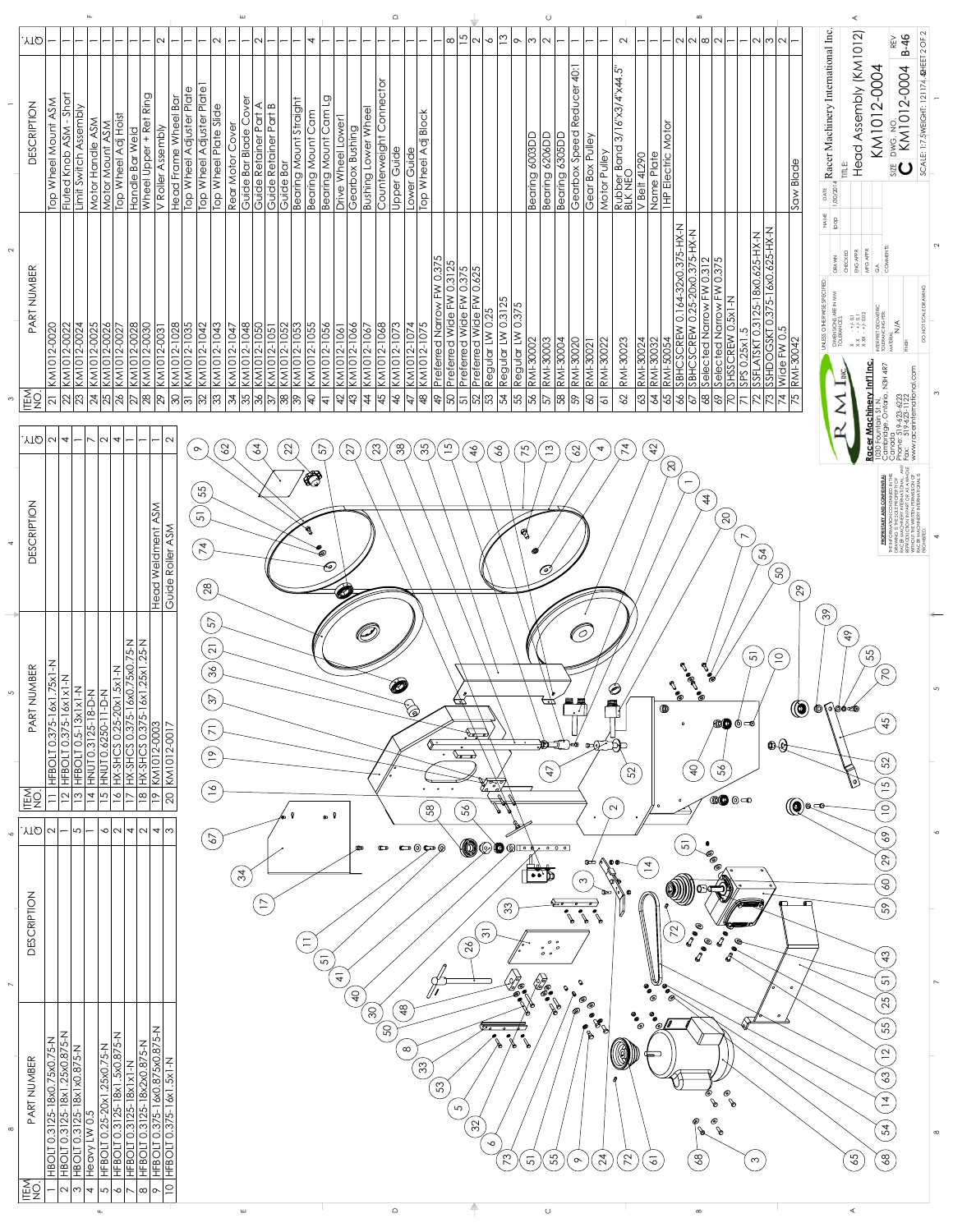

| $\mathbf{\Omega}$<br>$\begin{array}{ l } \hline \text{DWG},\text{NO} \end{array}$ $\begin{array}{ l } \hline \text{FMA 101} \end{array}$<br>$\boldsymbol{\mathcal{L}}$<br>⋖<br>Base<br>$\mathscr{G}/$<br>$38$<br> <br>三<br> <br>$rac{1}{\sqrt{2}}$<br>Ŕ<br>$\mathbb{R}^2$<br> 21/2014<br>NAME<br>dod<br>$\frac{8}{10}$<br><b>COMMENTS</b><br>$\frac{8}{2}$<br>MFG APPR.<br>51<br>ENG APPR.<br>HECKED<br>DRAWN<br>≺<br>$\overline{Q}$<br>İ<br>UNLESS OTHERWISE SPECIFIED:<br>ଓ<br>$\infty$<br>ا کھ<br>DIMENSIONS ARE I<br>TOLERANCES:<br>▒<br>ET GEOMETRI<br>JCING PER:<br>⊛ ∕<br>∙◈⇔<br>$X$ -+/-0.1<br>X.X - +/-0.1<br>X.XX - +/-0.02<br>$\rightarrow$<br>NTERPRET (<br>OLERANC<br>$\bullet$<br><b>MTERI</b><br>$\overline{4}$<br>er Machinery Int'l Inc<br>ountain St. N.<br>ridge, Ontario, N3H 4R7<br>$\overline{4}$<br>∙⊗ <del>√</del><br>ANGERIA<br>TERLI<br>$\mathbb{Q}$<br>▵<br>inada<br>pne: 519-623-6223<br>= 518 423 1122<br>55<br>$\frac{\infty}{2}$<br>$\circledcirc$<br>$\overline{4}$<br>$\bullet \rightarrow \rightarrow$<br>۱o<br>$\mathbb{R}$<br>$\circ$<br>Δ9<br><b>S</b> SOOF<br>V<br>$\sqrt{\frac{1}{2}}$<br>$\sqrt{\frac{880}{66}}$<br>$\rightarrow \rightarrow \rightarrow \rightarrow$<br><b>100</b><br>$\infty$<br>THE INFORM<br>DRAWING I<br>RACER MA<br>$\frac{6}{4}$<br>$\frac{8}{10}$<br>$\overline{1}$<br>$\frac{8}{26}$<br>22<br>扃<br>$\left[ \mathfrak{B}\right]$<br>$\overline{\mathcal{A}}$<br>厉<br>42<br>$\overline{4}$<br>24<br>$\frac{8}{4}$<br>$\frac{6}{3}$<br>25<br>45<br>27<br>$\infty$<br>$\equiv$<br>$\infty$<br>$\infty$<br>34<br>$\overline{5}$<br>$\mathsf{\Omega}$<br>$\frac{8}{1}$<br>$\frac{8}{10}$<br>$\geq$<br>$\supseteq$<br>$\frac{8}{1}$<br>$\overline{4}$<br>$\infty$<br>$\sim$<br>$\sim$<br>$\sim$<br>$\sim$<br>$\sim$<br>$\mathbf{\Omega}$<br>$\sim$<br>$\overline{\mathsf{N}}$<br>$\overline{v}$<br>$\overline{\mathsf{N}}$<br>$\sim$<br>$\overline{\phantom{0}}$<br>$\overline{\phantom{0}}$<br>$\overline{\phantom{0}}$<br>$\overline{\phantom{0}}$<br>$\overline{\phantom{0}}$<br>$\overline{\phantom{0}}$<br>$\overline{\phantom{0}}$<br>$\overline{\phantom{0}}$<br>$\overline{\phantom{m}}$<br>$\overline{\phantom{0}}$<br>$\overline{\phantom{0}}$<br>$\overline{\phantom{0}}$<br>$\overline{\phantom{0}}$<br>$\overline{\phantom{0}}$<br>$\overline{\phantom{m}}$<br>$\overline{\phantom{0}}$<br>$\overline{\phantom{0}}$<br>$\overline{\phantom{0}}$<br>$\overline{\phantom{0}}$<br>$\overline{\phantom{0}}$<br>$\overline{\phantom{0}}$<br>$\overline{\phantom{0}}$<br>$\overline{\phantom{0}}$<br>$\overline{\phantom{0}}$<br>Duplex Receptacle Assembly<br>Knob 35mm Dia 3/8-16 UNC<br>$1.5"$ Rollx<br>Counterweight Arms ASM<br>$\widehat{\mathcal{N}}$<br>Rigid Caster 4" x 1.5" Rollx<br>(KM1012)<br>$rac{1}{1}$<br>Asm<br><b>ROD</b><br>Handle Connector Bar<br>Counterweight ASM<br>$\overline{\phantom{m}}$<br>Frame Rail Beveled<br>Spacer Table Front<br>Handle Inside Arm<br>120V<br>$\times$<br>THRD.<br>Angle Table Side<br><b>Base Weldment</b><br>Mitre Block ASM<br>Foot Pedal ASM<br>Swivel Caster 4"<br>Limit Block ASM<br>Handle Bushing<br>Guide Bar ASM<br>Washer Square<br>E-R Maier Ruler<br>C Clamp ASM<br>Motor Starter<br>Handle Roller<br>375-16UNC<br>Pedal Lock<br>Ruler Plate<br>Frame Rail<br>Saw Table<br>Ruler Stop<br><b>Tray ASM</b><br>Handle<br>.25<br>$\leq$<br>SHSSCREW 0.5x0.625-N<br>SHSSCREW 0.5x1.25-N<br>N-0-9-05750-16-0-H<br>$ \tilde{\epsilon} $<br>∥≩<br>HX-SHCS 0.25-20x1x1<br>HNUT 0.3125-18-D-N<br>HNUT 0.2500-20-D-N<br>HNUT 0.3750-16-D-N<br>$HFBOLI$ 0.5-13x1.5x1<br>N<br>SHSSCREW 0.5x1-N<br>Regular FW 0.3125<br>Regular LW 0.3125<br>Preferred Narrow F<br>0.3125<br>Preferred Narrow F<br>0.5<br>Regular FW 0.375<br>HBOLT 0.3125-<br><u>18x0.875x0.875-N</u><br>HFBOLT 0.25-<br>20x0.875x0.875-N<br>HFBOLT 0.3125-<br>18x1.25x0.875-N<br>HFBOLT 0.3125-<br>18x2x0.875-N<br>0.375<br>Regular LW 0.25<br>Narrow FW 0.25<br>HX-SHCS 0.5-<br>13x1.25x1.25-N<br>HHBOLT 0.5000<br>13x2.5x1-N<br>Wide FW 0.375<br>KM1012-0014<br>KM1012-0015<br>KM1012-0016<br>KM1012-0018<br>KM1012-2001<br>KM1012-2013<br><b>A102-210IM</b><br>$-2015$<br>$-2044$<br>$-2045$<br>KM1012-0002<br>KM1012-0010<br>KM1012-0013<br>KM1012-0032<br>$-2046$<br>KM1012-2066<br>KM1012-0007<br>KM1012-0009<br>KM1012-2017<br>$-2068$<br>$-2047$<br>KM1012-2067<br>KM1012-2069<br>KM1012-0041<br>KM1012-2071<br>SPS 0.25x1.5<br>Regular LW<br>RMI-30033<br><b>FEOOS-INA</b><br>RMI-30040<br>RMI-30037<br>RMI-50081<br>KM1012<br>KM1012-<br>$\overline{KM1012}$<br>KM1012-<br><b>KM1012-</b><br>$ $ KM1012-<br>$\approx$   $\approx$   $\approx$   $\approx$   $\approx$   $\approx$   $\approx$   $\approx$   $\approx$   $\approx$   $\approx$   $\approx$   $\approx$   $\approx$   $\approx$   $\approx$   $\approx$   $\approx$   $\approx$   $\approx$   $\approx$   $\approx$   $\approx$   $\approx$   $\approx$   $\approx$   $\approx$   $\approx$   $\approx$   $\approx$   $\approx$   $\approx$<br>2 7 <br>$\frac{4}{3}$ $\frac{4}{3}$ $\frac{4}{3}$ $\frac{4}{3}$ $\frac{4}{3}$ $\frac{4}{3}$ $\frac{4}{3}$ $\frac{4}{3}$ $\frac{4}{3}$ $\frac{4}{3}$ $\frac{4}{3}$ $\frac{4}{3}$ $\frac{4}{3}$ $\frac{4}{3}$ $\frac{4}{3}$ $\frac{4}{3}$ $\frac{4}{3}$ $\frac{4}{3}$ $\frac{4}{3}$ $\frac{4}{3}$ $\frac{4}{3}$ $\frac{4}{3}$<br>$\circ$   $\sim$ $\circ$   $\circ$   $\circ$  <br>$\sim$<br>က $\mathcal{C}$<br>$\overline{4}$<br>$\overline{5}$ |                | $\infty$    | $\overline{\phantom{0}}$ | $\sim$ | 5 | $\overline{4}$ | $\infty$ | $\sim$ |  |
|-------------------------------------------------------------------------------------------------------------------------------------------------------------------------------------------------------------------------------------------------------------------------------------------------------------------------------------------------------------------------------------------------------------------------------------------------------------------------------------------------------------------------------------------------------------------------------------------------------------------------------------------------------------------------------------------------------------------------------------------------------------------------------------------------------------------------------------------------------------------------------------------------------------------------------------------------------------------------------------------------------------------------------------------------------------------------------------------------------------------------------------------------------------------------------------------------------------------------------------------------------------------------------------------------------------------------------------------------------------------------------------------------------------------------------------------------------------------------------------------------------------------------------------------------------------------------------------------------------------------------------------------------------------------------------------------------------------------------------------------------------------------------------------------------------------------------------------------------------------------------------------------------------------------------------------------------------------------------------------------------------------------------------------------------------------------------------------------------------------------------------------------------------------------------------------------------------------------------------------------------------------------------------------------------------------------------------------------------------------------------------------------------------------------------------------------------------------------------------------------------------------------------------------------------------------------------------------------------------------------------------------------------------------------------------------------------------------------------------------------------------------------------------------------------------------------------------------------------------------------------------------------------------------------------------------------------------------------------------------------------------------------------------------------------------------------------------------------------------------------------------------------------------------------------------------------------------------------------------------------------------------------------------------------------------------------------------------------------------------------------------------------------------------------------------------------------------------------------------------------------------------------------------------------------------------------------------------------------------------------------------------------------------------------------------------------------------------------------------------------------------------------------------------------------------------------------------------------------------------------------------------------------------------------------------------------------------------------------------------------------------------------------------------------------------------------------------------------------------------------------------------------------------------------------------------------------------------------------------------------------------------------------------------------------------------------------------------------------------------------------------------------------------------------------------------------------------------------------------------------------------------------------------------------------------------------------------------------------------------------------------------------------------------------------------------------------------------------------------------------------------------------------------------------------------------------------------------------------------------------------------------------------------------------------------------------------------------------------------------------------------------------------------------------------------------------------------------------------------------------------------------------------------------------------------------------------------------------------------------------------------------------------------------------------------------------------------------------------------------------------------------------------------------------------------------------------------------|----------------|-------------|--------------------------|--------|---|----------------|----------|--------|--|
|                                                                                                                                                                                                                                                                                                                                                                                                                                                                                                                                                                                                                                                                                                                                                                                                                                                                                                                                                                                                                                                                                                                                                                                                                                                                                                                                                                                                                                                                                                                                                                                                                                                                                                                                                                                                                                                                                                                                                                                                                                                                                                                                                                                                                                                                                                                                                                                                                                                                                                                                                                                                                                                                                                                                                                                                                                                                                                                                                                                                                                                                                                                                                                                                                                                                                                                                                                                                                                                                                                                                                                                                                                                                                                                                                                                                                                                                                                                                                                                                                                                                                                                                                                                                                                                                                                                                                                                                                                                                                                                                                                                                                                                                                                                                                                                                                                                                                                                                                                                                                                                                                                                                                                                                                                                                                                                                                                                                                                                             | <b>ITEM NO</b> | PART NUMBER | <b>DESCRIPTION</b>       | QTY.   |   |                |          |        |  |
|                                                                                                                                                                                                                                                                                                                                                                                                                                                                                                                                                                                                                                                                                                                                                                                                                                                                                                                                                                                                                                                                                                                                                                                                                                                                                                                                                                                                                                                                                                                                                                                                                                                                                                                                                                                                                                                                                                                                                                                                                                                                                                                                                                                                                                                                                                                                                                                                                                                                                                                                                                                                                                                                                                                                                                                                                                                                                                                                                                                                                                                                                                                                                                                                                                                                                                                                                                                                                                                                                                                                                                                                                                                                                                                                                                                                                                                                                                                                                                                                                                                                                                                                                                                                                                                                                                                                                                                                                                                                                                                                                                                                                                                                                                                                                                                                                                                                                                                                                                                                                                                                                                                                                                                                                                                                                                                                                                                                                                                             |                |             |                          |        |   |                |          |        |  |
| $\mathbb{R}^n$                                                                                                                                                                                                                                                                                                                                                                                                                                                                                                                                                                                                                                                                                                                                                                                                                                                                                                                                                                                                                                                                                                                                                                                                                                                                                                                                                                                                                                                                                                                                                                                                                                                                                                                                                                                                                                                                                                                                                                                                                                                                                                                                                                                                                                                                                                                                                                                                                                                                                                                                                                                                                                                                                                                                                                                                                                                                                                                                                                                                                                                                                                                                                                                                                                                                                                                                                                                                                                                                                                                                                                                                                                                                                                                                                                                                                                                                                                                                                                                                                                                                                                                                                                                                                                                                                                                                                                                                                                                                                                                                                                                                                                                                                                                                                                                                                                                                                                                                                                                                                                                                                                                                                                                                                                                                                                                                                                                                                                              |                |             |                          |        |   |                |          |        |  |
| - 12<br>a ka                                                                                                                                                                                                                                                                                                                                                                                                                                                                                                                                                                                                                                                                                                                                                                                                                                                                                                                                                                                                                                                                                                                                                                                                                                                                                                                                                                                                                                                                                                                                                                                                                                                                                                                                                                                                                                                                                                                                                                                                                                                                                                                                                                                                                                                                                                                                                                                                                                                                                                                                                                                                                                                                                                                                                                                                                                                                                                                                                                                                                                                                                                                                                                                                                                                                                                                                                                                                                                                                                                                                                                                                                                                                                                                                                                                                                                                                                                                                                                                                                                                                                                                                                                                                                                                                                                                                                                                                                                                                                                                                                                                                                                                                                                                                                                                                                                                                                                                                                                                                                                                                                                                                                                                                                                                                                                                                                                                                                                                |                |             |                          |        |   |                |          |        |  |
|                                                                                                                                                                                                                                                                                                                                                                                                                                                                                                                                                                                                                                                                                                                                                                                                                                                                                                                                                                                                                                                                                                                                                                                                                                                                                                                                                                                                                                                                                                                                                                                                                                                                                                                                                                                                                                                                                                                                                                                                                                                                                                                                                                                                                                                                                                                                                                                                                                                                                                                                                                                                                                                                                                                                                                                                                                                                                                                                                                                                                                                                                                                                                                                                                                                                                                                                                                                                                                                                                                                                                                                                                                                                                                                                                                                                                                                                                                                                                                                                                                                                                                                                                                                                                                                                                                                                                                                                                                                                                                                                                                                                                                                                                                                                                                                                                                                                                                                                                                                                                                                                                                                                                                                                                                                                                                                                                                                                                                                             | ட              |             |                          |        |   |                |          |        |  |
| $\prec$<br>$\mathop{\hbox{$\bigtriangleup$}}$<br>$\mathrel{\sqcup\!\!\!\!\perp}$                                                                                                                                                                                                                                                                                                                                                                                                                                                                                                                                                                                                                                                                                                                                                                                                                                                                                                                                                                                                                                                                                                                                                                                                                                                                                                                                                                                                                                                                                                                                                                                                                                                                                                                                                                                                                                                                                                                                                                                                                                                                                                                                                                                                                                                                                                                                                                                                                                                                                                                                                                                                                                                                                                                                                                                                                                                                                                                                                                                                                                                                                                                                                                                                                                                                                                                                                                                                                                                                                                                                                                                                                                                                                                                                                                                                                                                                                                                                                                                                                                                                                                                                                                                                                                                                                                                                                                                                                                                                                                                                                                                                                                                                                                                                                                                                                                                                                                                                                                                                                                                                                                                                                                                                                                                                                                                                                                            |                |             |                          |        |   |                |          |        |  |
| ssemt<br>KM1012<br>Racer Machinery                                                                                                                                                                                                                                                                                                                                                                                                                                                                                                                                                                                                                                                                                                                                                                                                                                                                                                                                                                                                                                                                                                                                                                                                                                                                                                                                                                                                                                                                                                                                                                                                                                                                                                                                                                                                                                                                                                                                                                                                                                                                                                                                                                                                                                                                                                                                                                                                                                                                                                                                                                                                                                                                                                                                                                                                                                                                                                                                                                                                                                                                                                                                                                                                                                                                                                                                                                                                                                                                                                                                                                                                                                                                                                                                                                                                                                                                                                                                                                                                                                                                                                                                                                                                                                                                                                                                                                                                                                                                                                                                                                                                                                                                                                                                                                                                                                                                                                                                                                                                                                                                                                                                                                                                                                                                                                                                                                                                                          |                |             |                          |        |   |                |          |        |  |
|                                                                                                                                                                                                                                                                                                                                                                                                                                                                                                                                                                                                                                                                                                                                                                                                                                                                                                                                                                                                                                                                                                                                                                                                                                                                                                                                                                                                                                                                                                                                                                                                                                                                                                                                                                                                                                                                                                                                                                                                                                                                                                                                                                                                                                                                                                                                                                                                                                                                                                                                                                                                                                                                                                                                                                                                                                                                                                                                                                                                                                                                                                                                                                                                                                                                                                                                                                                                                                                                                                                                                                                                                                                                                                                                                                                                                                                                                                                                                                                                                                                                                                                                                                                                                                                                                                                                                                                                                                                                                                                                                                                                                                                                                                                                                                                                                                                                                                                                                                                                                                                                                                                                                                                                                                                                                                                                                                                                                                                             |                |             |                          |        |   |                |          |        |  |
|                                                                                                                                                                                                                                                                                                                                                                                                                                                                                                                                                                                                                                                                                                                                                                                                                                                                                                                                                                                                                                                                                                                                                                                                                                                                                                                                                                                                                                                                                                                                                                                                                                                                                                                                                                                                                                                                                                                                                                                                                                                                                                                                                                                                                                                                                                                                                                                                                                                                                                                                                                                                                                                                                                                                                                                                                                                                                                                                                                                                                                                                                                                                                                                                                                                                                                                                                                                                                                                                                                                                                                                                                                                                                                                                                                                                                                                                                                                                                                                                                                                                                                                                                                                                                                                                                                                                                                                                                                                                                                                                                                                                                                                                                                                                                                                                                                                                                                                                                                                                                                                                                                                                                                                                                                                                                                                                                                                                                                                             |                |             |                          |        |   |                |          |        |  |
|                                                                                                                                                                                                                                                                                                                                                                                                                                                                                                                                                                                                                                                                                                                                                                                                                                                                                                                                                                                                                                                                                                                                                                                                                                                                                                                                                                                                                                                                                                                                                                                                                                                                                                                                                                                                                                                                                                                                                                                                                                                                                                                                                                                                                                                                                                                                                                                                                                                                                                                                                                                                                                                                                                                                                                                                                                                                                                                                                                                                                                                                                                                                                                                                                                                                                                                                                                                                                                                                                                                                                                                                                                                                                                                                                                                                                                                                                                                                                                                                                                                                                                                                                                                                                                                                                                                                                                                                                                                                                                                                                                                                                                                                                                                                                                                                                                                                                                                                                                                                                                                                                                                                                                                                                                                                                                                                                                                                                                                             |                |             |                          |        |   |                |          |        |  |
|                                                                                                                                                                                                                                                                                                                                                                                                                                                                                                                                                                                                                                                                                                                                                                                                                                                                                                                                                                                                                                                                                                                                                                                                                                                                                                                                                                                                                                                                                                                                                                                                                                                                                                                                                                                                                                                                                                                                                                                                                                                                                                                                                                                                                                                                                                                                                                                                                                                                                                                                                                                                                                                                                                                                                                                                                                                                                                                                                                                                                                                                                                                                                                                                                                                                                                                                                                                                                                                                                                                                                                                                                                                                                                                                                                                                                                                                                                                                                                                                                                                                                                                                                                                                                                                                                                                                                                                                                                                                                                                                                                                                                                                                                                                                                                                                                                                                                                                                                                                                                                                                                                                                                                                                                                                                                                                                                                                                                                                             |                |             |                          |        |   |                |          |        |  |
|                                                                                                                                                                                                                                                                                                                                                                                                                                                                                                                                                                                                                                                                                                                                                                                                                                                                                                                                                                                                                                                                                                                                                                                                                                                                                                                                                                                                                                                                                                                                                                                                                                                                                                                                                                                                                                                                                                                                                                                                                                                                                                                                                                                                                                                                                                                                                                                                                                                                                                                                                                                                                                                                                                                                                                                                                                                                                                                                                                                                                                                                                                                                                                                                                                                                                                                                                                                                                                                                                                                                                                                                                                                                                                                                                                                                                                                                                                                                                                                                                                                                                                                                                                                                                                                                                                                                                                                                                                                                                                                                                                                                                                                                                                                                                                                                                                                                                                                                                                                                                                                                                                                                                                                                                                                                                                                                                                                                                                                             |                |             |                          |        |   |                |          |        |  |
|                                                                                                                                                                                                                                                                                                                                                                                                                                                                                                                                                                                                                                                                                                                                                                                                                                                                                                                                                                                                                                                                                                                                                                                                                                                                                                                                                                                                                                                                                                                                                                                                                                                                                                                                                                                                                                                                                                                                                                                                                                                                                                                                                                                                                                                                                                                                                                                                                                                                                                                                                                                                                                                                                                                                                                                                                                                                                                                                                                                                                                                                                                                                                                                                                                                                                                                                                                                                                                                                                                                                                                                                                                                                                                                                                                                                                                                                                                                                                                                                                                                                                                                                                                                                                                                                                                                                                                                                                                                                                                                                                                                                                                                                                                                                                                                                                                                                                                                                                                                                                                                                                                                                                                                                                                                                                                                                                                                                                                                             |                |             |                          |        |   |                |          |        |  |
|                                                                                                                                                                                                                                                                                                                                                                                                                                                                                                                                                                                                                                                                                                                                                                                                                                                                                                                                                                                                                                                                                                                                                                                                                                                                                                                                                                                                                                                                                                                                                                                                                                                                                                                                                                                                                                                                                                                                                                                                                                                                                                                                                                                                                                                                                                                                                                                                                                                                                                                                                                                                                                                                                                                                                                                                                                                                                                                                                                                                                                                                                                                                                                                                                                                                                                                                                                                                                                                                                                                                                                                                                                                                                                                                                                                                                                                                                                                                                                                                                                                                                                                                                                                                                                                                                                                                                                                                                                                                                                                                                                                                                                                                                                                                                                                                                                                                                                                                                                                                                                                                                                                                                                                                                                                                                                                                                                                                                                                             |                |             |                          |        |   |                |          |        |  |
|                                                                                                                                                                                                                                                                                                                                                                                                                                                                                                                                                                                                                                                                                                                                                                                                                                                                                                                                                                                                                                                                                                                                                                                                                                                                                                                                                                                                                                                                                                                                                                                                                                                                                                                                                                                                                                                                                                                                                                                                                                                                                                                                                                                                                                                                                                                                                                                                                                                                                                                                                                                                                                                                                                                                                                                                                                                                                                                                                                                                                                                                                                                                                                                                                                                                                                                                                                                                                                                                                                                                                                                                                                                                                                                                                                                                                                                                                                                                                                                                                                                                                                                                                                                                                                                                                                                                                                                                                                                                                                                                                                                                                                                                                                                                                                                                                                                                                                                                                                                                                                                                                                                                                                                                                                                                                                                                                                                                                                                             |                |             |                          |        |   |                |          |        |  |
|                                                                                                                                                                                                                                                                                                                                                                                                                                                                                                                                                                                                                                                                                                                                                                                                                                                                                                                                                                                                                                                                                                                                                                                                                                                                                                                                                                                                                                                                                                                                                                                                                                                                                                                                                                                                                                                                                                                                                                                                                                                                                                                                                                                                                                                                                                                                                                                                                                                                                                                                                                                                                                                                                                                                                                                                                                                                                                                                                                                                                                                                                                                                                                                                                                                                                                                                                                                                                                                                                                                                                                                                                                                                                                                                                                                                                                                                                                                                                                                                                                                                                                                                                                                                                                                                                                                                                                                                                                                                                                                                                                                                                                                                                                                                                                                                                                                                                                                                                                                                                                                                                                                                                                                                                                                                                                                                                                                                                                                             |                |             |                          |        |   |                |          |        |  |
|                                                                                                                                                                                                                                                                                                                                                                                                                                                                                                                                                                                                                                                                                                                                                                                                                                                                                                                                                                                                                                                                                                                                                                                                                                                                                                                                                                                                                                                                                                                                                                                                                                                                                                                                                                                                                                                                                                                                                                                                                                                                                                                                                                                                                                                                                                                                                                                                                                                                                                                                                                                                                                                                                                                                                                                                                                                                                                                                                                                                                                                                                                                                                                                                                                                                                                                                                                                                                                                                                                                                                                                                                                                                                                                                                                                                                                                                                                                                                                                                                                                                                                                                                                                                                                                                                                                                                                                                                                                                                                                                                                                                                                                                                                                                                                                                                                                                                                                                                                                                                                                                                                                                                                                                                                                                                                                                                                                                                                                             |                |             |                          |        |   |                |          |        |  |
|                                                                                                                                                                                                                                                                                                                                                                                                                                                                                                                                                                                                                                                                                                                                                                                                                                                                                                                                                                                                                                                                                                                                                                                                                                                                                                                                                                                                                                                                                                                                                                                                                                                                                                                                                                                                                                                                                                                                                                                                                                                                                                                                                                                                                                                                                                                                                                                                                                                                                                                                                                                                                                                                                                                                                                                                                                                                                                                                                                                                                                                                                                                                                                                                                                                                                                                                                                                                                                                                                                                                                                                                                                                                                                                                                                                                                                                                                                                                                                                                                                                                                                                                                                                                                                                                                                                                                                                                                                                                                                                                                                                                                                                                                                                                                                                                                                                                                                                                                                                                                                                                                                                                                                                                                                                                                                                                                                                                                                                             |                |             |                          |        |   |                |          |        |  |
|                                                                                                                                                                                                                                                                                                                                                                                                                                                                                                                                                                                                                                                                                                                                                                                                                                                                                                                                                                                                                                                                                                                                                                                                                                                                                                                                                                                                                                                                                                                                                                                                                                                                                                                                                                                                                                                                                                                                                                                                                                                                                                                                                                                                                                                                                                                                                                                                                                                                                                                                                                                                                                                                                                                                                                                                                                                                                                                                                                                                                                                                                                                                                                                                                                                                                                                                                                                                                                                                                                                                                                                                                                                                                                                                                                                                                                                                                                                                                                                                                                                                                                                                                                                                                                                                                                                                                                                                                                                                                                                                                                                                                                                                                                                                                                                                                                                                                                                                                                                                                                                                                                                                                                                                                                                                                                                                                                                                                                                             |                |             |                          |        |   |                |          |        |  |
|                                                                                                                                                                                                                                                                                                                                                                                                                                                                                                                                                                                                                                                                                                                                                                                                                                                                                                                                                                                                                                                                                                                                                                                                                                                                                                                                                                                                                                                                                                                                                                                                                                                                                                                                                                                                                                                                                                                                                                                                                                                                                                                                                                                                                                                                                                                                                                                                                                                                                                                                                                                                                                                                                                                                                                                                                                                                                                                                                                                                                                                                                                                                                                                                                                                                                                                                                                                                                                                                                                                                                                                                                                                                                                                                                                                                                                                                                                                                                                                                                                                                                                                                                                                                                                                                                                                                                                                                                                                                                                                                                                                                                                                                                                                                                                                                                                                                                                                                                                                                                                                                                                                                                                                                                                                                                                                                                                                                                                                             |                |             |                          |        |   |                |          |        |  |
|                                                                                                                                                                                                                                                                                                                                                                                                                                                                                                                                                                                                                                                                                                                                                                                                                                                                                                                                                                                                                                                                                                                                                                                                                                                                                                                                                                                                                                                                                                                                                                                                                                                                                                                                                                                                                                                                                                                                                                                                                                                                                                                                                                                                                                                                                                                                                                                                                                                                                                                                                                                                                                                                                                                                                                                                                                                                                                                                                                                                                                                                                                                                                                                                                                                                                                                                                                                                                                                                                                                                                                                                                                                                                                                                                                                                                                                                                                                                                                                                                                                                                                                                                                                                                                                                                                                                                                                                                                                                                                                                                                                                                                                                                                                                                                                                                                                                                                                                                                                                                                                                                                                                                                                                                                                                                                                                                                                                                                                             |                |             |                          |        |   |                |          |        |  |
|                                                                                                                                                                                                                                                                                                                                                                                                                                                                                                                                                                                                                                                                                                                                                                                                                                                                                                                                                                                                                                                                                                                                                                                                                                                                                                                                                                                                                                                                                                                                                                                                                                                                                                                                                                                                                                                                                                                                                                                                                                                                                                                                                                                                                                                                                                                                                                                                                                                                                                                                                                                                                                                                                                                                                                                                                                                                                                                                                                                                                                                                                                                                                                                                                                                                                                                                                                                                                                                                                                                                                                                                                                                                                                                                                                                                                                                                                                                                                                                                                                                                                                                                                                                                                                                                                                                                                                                                                                                                                                                                                                                                                                                                                                                                                                                                                                                                                                                                                                                                                                                                                                                                                                                                                                                                                                                                                                                                                                                             |                |             |                          |        |   |                |          |        |  |
|                                                                                                                                                                                                                                                                                                                                                                                                                                                                                                                                                                                                                                                                                                                                                                                                                                                                                                                                                                                                                                                                                                                                                                                                                                                                                                                                                                                                                                                                                                                                                                                                                                                                                                                                                                                                                                                                                                                                                                                                                                                                                                                                                                                                                                                                                                                                                                                                                                                                                                                                                                                                                                                                                                                                                                                                                                                                                                                                                                                                                                                                                                                                                                                                                                                                                                                                                                                                                                                                                                                                                                                                                                                                                                                                                                                                                                                                                                                                                                                                                                                                                                                                                                                                                                                                                                                                                                                                                                                                                                                                                                                                                                                                                                                                                                                                                                                                                                                                                                                                                                                                                                                                                                                                                                                                                                                                                                                                                                                             |                |             |                          |        |   |                |          |        |  |
|                                                                                                                                                                                                                                                                                                                                                                                                                                                                                                                                                                                                                                                                                                                                                                                                                                                                                                                                                                                                                                                                                                                                                                                                                                                                                                                                                                                                                                                                                                                                                                                                                                                                                                                                                                                                                                                                                                                                                                                                                                                                                                                                                                                                                                                                                                                                                                                                                                                                                                                                                                                                                                                                                                                                                                                                                                                                                                                                                                                                                                                                                                                                                                                                                                                                                                                                                                                                                                                                                                                                                                                                                                                                                                                                                                                                                                                                                                                                                                                                                                                                                                                                                                                                                                                                                                                                                                                                                                                                                                                                                                                                                                                                                                                                                                                                                                                                                                                                                                                                                                                                                                                                                                                                                                                                                                                                                                                                                                                             |                |             |                          |        |   |                |          |        |  |
|                                                                                                                                                                                                                                                                                                                                                                                                                                                                                                                                                                                                                                                                                                                                                                                                                                                                                                                                                                                                                                                                                                                                                                                                                                                                                                                                                                                                                                                                                                                                                                                                                                                                                                                                                                                                                                                                                                                                                                                                                                                                                                                                                                                                                                                                                                                                                                                                                                                                                                                                                                                                                                                                                                                                                                                                                                                                                                                                                                                                                                                                                                                                                                                                                                                                                                                                                                                                                                                                                                                                                                                                                                                                                                                                                                                                                                                                                                                                                                                                                                                                                                                                                                                                                                                                                                                                                                                                                                                                                                                                                                                                                                                                                                                                                                                                                                                                                                                                                                                                                                                                                                                                                                                                                                                                                                                                                                                                                                                             |                |             |                          |        |   |                |          |        |  |
|                                                                                                                                                                                                                                                                                                                                                                                                                                                                                                                                                                                                                                                                                                                                                                                                                                                                                                                                                                                                                                                                                                                                                                                                                                                                                                                                                                                                                                                                                                                                                                                                                                                                                                                                                                                                                                                                                                                                                                                                                                                                                                                                                                                                                                                                                                                                                                                                                                                                                                                                                                                                                                                                                                                                                                                                                                                                                                                                                                                                                                                                                                                                                                                                                                                                                                                                                                                                                                                                                                                                                                                                                                                                                                                                                                                                                                                                                                                                                                                                                                                                                                                                                                                                                                                                                                                                                                                                                                                                                                                                                                                                                                                                                                                                                                                                                                                                                                                                                                                                                                                                                                                                                                                                                                                                                                                                                                                                                                                             |                |             |                          |        |   |                |          |        |  |
|                                                                                                                                                                                                                                                                                                                                                                                                                                                                                                                                                                                                                                                                                                                                                                                                                                                                                                                                                                                                                                                                                                                                                                                                                                                                                                                                                                                                                                                                                                                                                                                                                                                                                                                                                                                                                                                                                                                                                                                                                                                                                                                                                                                                                                                                                                                                                                                                                                                                                                                                                                                                                                                                                                                                                                                                                                                                                                                                                                                                                                                                                                                                                                                                                                                                                                                                                                                                                                                                                                                                                                                                                                                                                                                                                                                                                                                                                                                                                                                                                                                                                                                                                                                                                                                                                                                                                                                                                                                                                                                                                                                                                                                                                                                                                                                                                                                                                                                                                                                                                                                                                                                                                                                                                                                                                                                                                                                                                                                             |                |             |                          |        |   |                |          |        |  |
|                                                                                                                                                                                                                                                                                                                                                                                                                                                                                                                                                                                                                                                                                                                                                                                                                                                                                                                                                                                                                                                                                                                                                                                                                                                                                                                                                                                                                                                                                                                                                                                                                                                                                                                                                                                                                                                                                                                                                                                                                                                                                                                                                                                                                                                                                                                                                                                                                                                                                                                                                                                                                                                                                                                                                                                                                                                                                                                                                                                                                                                                                                                                                                                                                                                                                                                                                                                                                                                                                                                                                                                                                                                                                                                                                                                                                                                                                                                                                                                                                                                                                                                                                                                                                                                                                                                                                                                                                                                                                                                                                                                                                                                                                                                                                                                                                                                                                                                                                                                                                                                                                                                                                                                                                                                                                                                                                                                                                                                             |                |             |                          |        |   |                |          |        |  |
|                                                                                                                                                                                                                                                                                                                                                                                                                                                                                                                                                                                                                                                                                                                                                                                                                                                                                                                                                                                                                                                                                                                                                                                                                                                                                                                                                                                                                                                                                                                                                                                                                                                                                                                                                                                                                                                                                                                                                                                                                                                                                                                                                                                                                                                                                                                                                                                                                                                                                                                                                                                                                                                                                                                                                                                                                                                                                                                                                                                                                                                                                                                                                                                                                                                                                                                                                                                                                                                                                                                                                                                                                                                                                                                                                                                                                                                                                                                                                                                                                                                                                                                                                                                                                                                                                                                                                                                                                                                                                                                                                                                                                                                                                                                                                                                                                                                                                                                                                                                                                                                                                                                                                                                                                                                                                                                                                                                                                                                             |                |             |                          |        |   |                |          |        |  |
|                                                                                                                                                                                                                                                                                                                                                                                                                                                                                                                                                                                                                                                                                                                                                                                                                                                                                                                                                                                                                                                                                                                                                                                                                                                                                                                                                                                                                                                                                                                                                                                                                                                                                                                                                                                                                                                                                                                                                                                                                                                                                                                                                                                                                                                                                                                                                                                                                                                                                                                                                                                                                                                                                                                                                                                                                                                                                                                                                                                                                                                                                                                                                                                                                                                                                                                                                                                                                                                                                                                                                                                                                                                                                                                                                                                                                                                                                                                                                                                                                                                                                                                                                                                                                                                                                                                                                                                                                                                                                                                                                                                                                                                                                                                                                                                                                                                                                                                                                                                                                                                                                                                                                                                                                                                                                                                                                                                                                                                             |                |             |                          |        |   |                |          |        |  |
|                                                                                                                                                                                                                                                                                                                                                                                                                                                                                                                                                                                                                                                                                                                                                                                                                                                                                                                                                                                                                                                                                                                                                                                                                                                                                                                                                                                                                                                                                                                                                                                                                                                                                                                                                                                                                                                                                                                                                                                                                                                                                                                                                                                                                                                                                                                                                                                                                                                                                                                                                                                                                                                                                                                                                                                                                                                                                                                                                                                                                                                                                                                                                                                                                                                                                                                                                                                                                                                                                                                                                                                                                                                                                                                                                                                                                                                                                                                                                                                                                                                                                                                                                                                                                                                                                                                                                                                                                                                                                                                                                                                                                                                                                                                                                                                                                                                                                                                                                                                                                                                                                                                                                                                                                                                                                                                                                                                                                                                             | $\circ$        |             |                          |        |   |                |          |        |  |
|                                                                                                                                                                                                                                                                                                                                                                                                                                                                                                                                                                                                                                                                                                                                                                                                                                                                                                                                                                                                                                                                                                                                                                                                                                                                                                                                                                                                                                                                                                                                                                                                                                                                                                                                                                                                                                                                                                                                                                                                                                                                                                                                                                                                                                                                                                                                                                                                                                                                                                                                                                                                                                                                                                                                                                                                                                                                                                                                                                                                                                                                                                                                                                                                                                                                                                                                                                                                                                                                                                                                                                                                                                                                                                                                                                                                                                                                                                                                                                                                                                                                                                                                                                                                                                                                                                                                                                                                                                                                                                                                                                                                                                                                                                                                                                                                                                                                                                                                                                                                                                                                                                                                                                                                                                                                                                                                                                                                                                                             |                |             |                          |        |   |                |          |        |  |
|                                                                                                                                                                                                                                                                                                                                                                                                                                                                                                                                                                                                                                                                                                                                                                                                                                                                                                                                                                                                                                                                                                                                                                                                                                                                                                                                                                                                                                                                                                                                                                                                                                                                                                                                                                                                                                                                                                                                                                                                                                                                                                                                                                                                                                                                                                                                                                                                                                                                                                                                                                                                                                                                                                                                                                                                                                                                                                                                                                                                                                                                                                                                                                                                                                                                                                                                                                                                                                                                                                                                                                                                                                                                                                                                                                                                                                                                                                                                                                                                                                                                                                                                                                                                                                                                                                                                                                                                                                                                                                                                                                                                                                                                                                                                                                                                                                                                                                                                                                                                                                                                                                                                                                                                                                                                                                                                                                                                                                                             |                |             |                          |        |   |                |          |        |  |
|                                                                                                                                                                                                                                                                                                                                                                                                                                                                                                                                                                                                                                                                                                                                                                                                                                                                                                                                                                                                                                                                                                                                                                                                                                                                                                                                                                                                                                                                                                                                                                                                                                                                                                                                                                                                                                                                                                                                                                                                                                                                                                                                                                                                                                                                                                                                                                                                                                                                                                                                                                                                                                                                                                                                                                                                                                                                                                                                                                                                                                                                                                                                                                                                                                                                                                                                                                                                                                                                                                                                                                                                                                                                                                                                                                                                                                                                                                                                                                                                                                                                                                                                                                                                                                                                                                                                                                                                                                                                                                                                                                                                                                                                                                                                                                                                                                                                                                                                                                                                                                                                                                                                                                                                                                                                                                                                                                                                                                                             |                |             |                          |        |   |                |          |        |  |
|                                                                                                                                                                                                                                                                                                                                                                                                                                                                                                                                                                                                                                                                                                                                                                                                                                                                                                                                                                                                                                                                                                                                                                                                                                                                                                                                                                                                                                                                                                                                                                                                                                                                                                                                                                                                                                                                                                                                                                                                                                                                                                                                                                                                                                                                                                                                                                                                                                                                                                                                                                                                                                                                                                                                                                                                                                                                                                                                                                                                                                                                                                                                                                                                                                                                                                                                                                                                                                                                                                                                                                                                                                                                                                                                                                                                                                                                                                                                                                                                                                                                                                                                                                                                                                                                                                                                                                                                                                                                                                                                                                                                                                                                                                                                                                                                                                                                                                                                                                                                                                                                                                                                                                                                                                                                                                                                                                                                                                                             |                |             |                          |        |   |                |          |        |  |
|                                                                                                                                                                                                                                                                                                                                                                                                                                                                                                                                                                                                                                                                                                                                                                                                                                                                                                                                                                                                                                                                                                                                                                                                                                                                                                                                                                                                                                                                                                                                                                                                                                                                                                                                                                                                                                                                                                                                                                                                                                                                                                                                                                                                                                                                                                                                                                                                                                                                                                                                                                                                                                                                                                                                                                                                                                                                                                                                                                                                                                                                                                                                                                                                                                                                                                                                                                                                                                                                                                                                                                                                                                                                                                                                                                                                                                                                                                                                                                                                                                                                                                                                                                                                                                                                                                                                                                                                                                                                                                                                                                                                                                                                                                                                                                                                                                                                                                                                                                                                                                                                                                                                                                                                                                                                                                                                                                                                                                                             |                |             |                          |        |   |                |          |        |  |
|                                                                                                                                                                                                                                                                                                                                                                                                                                                                                                                                                                                                                                                                                                                                                                                                                                                                                                                                                                                                                                                                                                                                                                                                                                                                                                                                                                                                                                                                                                                                                                                                                                                                                                                                                                                                                                                                                                                                                                                                                                                                                                                                                                                                                                                                                                                                                                                                                                                                                                                                                                                                                                                                                                                                                                                                                                                                                                                                                                                                                                                                                                                                                                                                                                                                                                                                                                                                                                                                                                                                                                                                                                                                                                                                                                                                                                                                                                                                                                                                                                                                                                                                                                                                                                                                                                                                                                                                                                                                                                                                                                                                                                                                                                                                                                                                                                                                                                                                                                                                                                                                                                                                                                                                                                                                                                                                                                                                                                                             |                |             |                          |        |   |                |          |        |  |
|                                                                                                                                                                                                                                                                                                                                                                                                                                                                                                                                                                                                                                                                                                                                                                                                                                                                                                                                                                                                                                                                                                                                                                                                                                                                                                                                                                                                                                                                                                                                                                                                                                                                                                                                                                                                                                                                                                                                                                                                                                                                                                                                                                                                                                                                                                                                                                                                                                                                                                                                                                                                                                                                                                                                                                                                                                                                                                                                                                                                                                                                                                                                                                                                                                                                                                                                                                                                                                                                                                                                                                                                                                                                                                                                                                                                                                                                                                                                                                                                                                                                                                                                                                                                                                                                                                                                                                                                                                                                                                                                                                                                                                                                                                                                                                                                                                                                                                                                                                                                                                                                                                                                                                                                                                                                                                                                                                                                                                                             |                |             |                          |        |   |                |          |        |  |
|                                                                                                                                                                                                                                                                                                                                                                                                                                                                                                                                                                                                                                                                                                                                                                                                                                                                                                                                                                                                                                                                                                                                                                                                                                                                                                                                                                                                                                                                                                                                                                                                                                                                                                                                                                                                                                                                                                                                                                                                                                                                                                                                                                                                                                                                                                                                                                                                                                                                                                                                                                                                                                                                                                                                                                                                                                                                                                                                                                                                                                                                                                                                                                                                                                                                                                                                                                                                                                                                                                                                                                                                                                                                                                                                                                                                                                                                                                                                                                                                                                                                                                                                                                                                                                                                                                                                                                                                                                                                                                                                                                                                                                                                                                                                                                                                                                                                                                                                                                                                                                                                                                                                                                                                                                                                                                                                                                                                                                                             |                |             |                          |        |   |                |          |        |  |
|                                                                                                                                                                                                                                                                                                                                                                                                                                                                                                                                                                                                                                                                                                                                                                                                                                                                                                                                                                                                                                                                                                                                                                                                                                                                                                                                                                                                                                                                                                                                                                                                                                                                                                                                                                                                                                                                                                                                                                                                                                                                                                                                                                                                                                                                                                                                                                                                                                                                                                                                                                                                                                                                                                                                                                                                                                                                                                                                                                                                                                                                                                                                                                                                                                                                                                                                                                                                                                                                                                                                                                                                                                                                                                                                                                                                                                                                                                                                                                                                                                                                                                                                                                                                                                                                                                                                                                                                                                                                                                                                                                                                                                                                                                                                                                                                                                                                                                                                                                                                                                                                                                                                                                                                                                                                                                                                                                                                                                                             | $\bf{m}$       |             |                          |        |   |                |          |        |  |
|                                                                                                                                                                                                                                                                                                                                                                                                                                                                                                                                                                                                                                                                                                                                                                                                                                                                                                                                                                                                                                                                                                                                                                                                                                                                                                                                                                                                                                                                                                                                                                                                                                                                                                                                                                                                                                                                                                                                                                                                                                                                                                                                                                                                                                                                                                                                                                                                                                                                                                                                                                                                                                                                                                                                                                                                                                                                                                                                                                                                                                                                                                                                                                                                                                                                                                                                                                                                                                                                                                                                                                                                                                                                                                                                                                                                                                                                                                                                                                                                                                                                                                                                                                                                                                                                                                                                                                                                                                                                                                                                                                                                                                                                                                                                                                                                                                                                                                                                                                                                                                                                                                                                                                                                                                                                                                                                                                                                                                                             |                |             |                          |        |   |                |          |        |  |
|                                                                                                                                                                                                                                                                                                                                                                                                                                                                                                                                                                                                                                                                                                                                                                                                                                                                                                                                                                                                                                                                                                                                                                                                                                                                                                                                                                                                                                                                                                                                                                                                                                                                                                                                                                                                                                                                                                                                                                                                                                                                                                                                                                                                                                                                                                                                                                                                                                                                                                                                                                                                                                                                                                                                                                                                                                                                                                                                                                                                                                                                                                                                                                                                                                                                                                                                                                                                                                                                                                                                                                                                                                                                                                                                                                                                                                                                                                                                                                                                                                                                                                                                                                                                                                                                                                                                                                                                                                                                                                                                                                                                                                                                                                                                                                                                                                                                                                                                                                                                                                                                                                                                                                                                                                                                                                                                                                                                                                                             |                |             |                          |        |   |                |          |        |  |
|                                                                                                                                                                                                                                                                                                                                                                                                                                                                                                                                                                                                                                                                                                                                                                                                                                                                                                                                                                                                                                                                                                                                                                                                                                                                                                                                                                                                                                                                                                                                                                                                                                                                                                                                                                                                                                                                                                                                                                                                                                                                                                                                                                                                                                                                                                                                                                                                                                                                                                                                                                                                                                                                                                                                                                                                                                                                                                                                                                                                                                                                                                                                                                                                                                                                                                                                                                                                                                                                                                                                                                                                                                                                                                                                                                                                                                                                                                                                                                                                                                                                                                                                                                                                                                                                                                                                                                                                                                                                                                                                                                                                                                                                                                                                                                                                                                                                                                                                                                                                                                                                                                                                                                                                                                                                                                                                                                                                                                                             |                |             |                          |        |   |                |          |        |  |
|                                                                                                                                                                                                                                                                                                                                                                                                                                                                                                                                                                                                                                                                                                                                                                                                                                                                                                                                                                                                                                                                                                                                                                                                                                                                                                                                                                                                                                                                                                                                                                                                                                                                                                                                                                                                                                                                                                                                                                                                                                                                                                                                                                                                                                                                                                                                                                                                                                                                                                                                                                                                                                                                                                                                                                                                                                                                                                                                                                                                                                                                                                                                                                                                                                                                                                                                                                                                                                                                                                                                                                                                                                                                                                                                                                                                                                                                                                                                                                                                                                                                                                                                                                                                                                                                                                                                                                                                                                                                                                                                                                                                                                                                                                                                                                                                                                                                                                                                                                                                                                                                                                                                                                                                                                                                                                                                                                                                                                                             |                |             |                          |        |   |                |          |        |  |
|                                                                                                                                                                                                                                                                                                                                                                                                                                                                                                                                                                                                                                                                                                                                                                                                                                                                                                                                                                                                                                                                                                                                                                                                                                                                                                                                                                                                                                                                                                                                                                                                                                                                                                                                                                                                                                                                                                                                                                                                                                                                                                                                                                                                                                                                                                                                                                                                                                                                                                                                                                                                                                                                                                                                                                                                                                                                                                                                                                                                                                                                                                                                                                                                                                                                                                                                                                                                                                                                                                                                                                                                                                                                                                                                                                                                                                                                                                                                                                                                                                                                                                                                                                                                                                                                                                                                                                                                                                                                                                                                                                                                                                                                                                                                                                                                                                                                                                                                                                                                                                                                                                                                                                                                                                                                                                                                                                                                                                                             |                |             |                          |        |   |                |          |        |  |
|                                                                                                                                                                                                                                                                                                                                                                                                                                                                                                                                                                                                                                                                                                                                                                                                                                                                                                                                                                                                                                                                                                                                                                                                                                                                                                                                                                                                                                                                                                                                                                                                                                                                                                                                                                                                                                                                                                                                                                                                                                                                                                                                                                                                                                                                                                                                                                                                                                                                                                                                                                                                                                                                                                                                                                                                                                                                                                                                                                                                                                                                                                                                                                                                                                                                                                                                                                                                                                                                                                                                                                                                                                                                                                                                                                                                                                                                                                                                                                                                                                                                                                                                                                                                                                                                                                                                                                                                                                                                                                                                                                                                                                                                                                                                                                                                                                                                                                                                                                                                                                                                                                                                                                                                                                                                                                                                                                                                                                                             |                |             |                          |        |   |                |          |        |  |
|                                                                                                                                                                                                                                                                                                                                                                                                                                                                                                                                                                                                                                                                                                                                                                                                                                                                                                                                                                                                                                                                                                                                                                                                                                                                                                                                                                                                                                                                                                                                                                                                                                                                                                                                                                                                                                                                                                                                                                                                                                                                                                                                                                                                                                                                                                                                                                                                                                                                                                                                                                                                                                                                                                                                                                                                                                                                                                                                                                                                                                                                                                                                                                                                                                                                                                                                                                                                                                                                                                                                                                                                                                                                                                                                                                                                                                                                                                                                                                                                                                                                                                                                                                                                                                                                                                                                                                                                                                                                                                                                                                                                                                                                                                                                                                                                                                                                                                                                                                                                                                                                                                                                                                                                                                                                                                                                                                                                                                                             |                |             |                          |        |   |                |          |        |  |
|                                                                                                                                                                                                                                                                                                                                                                                                                                                                                                                                                                                                                                                                                                                                                                                                                                                                                                                                                                                                                                                                                                                                                                                                                                                                                                                                                                                                                                                                                                                                                                                                                                                                                                                                                                                                                                                                                                                                                                                                                                                                                                                                                                                                                                                                                                                                                                                                                                                                                                                                                                                                                                                                                                                                                                                                                                                                                                                                                                                                                                                                                                                                                                                                                                                                                                                                                                                                                                                                                                                                                                                                                                                                                                                                                                                                                                                                                                                                                                                                                                                                                                                                                                                                                                                                                                                                                                                                                                                                                                                                                                                                                                                                                                                                                                                                                                                                                                                                                                                                                                                                                                                                                                                                                                                                                                                                                                                                                                                             |                |             |                          |        |   |                |          |        |  |
|                                                                                                                                                                                                                                                                                                                                                                                                                                                                                                                                                                                                                                                                                                                                                                                                                                                                                                                                                                                                                                                                                                                                                                                                                                                                                                                                                                                                                                                                                                                                                                                                                                                                                                                                                                                                                                                                                                                                                                                                                                                                                                                                                                                                                                                                                                                                                                                                                                                                                                                                                                                                                                                                                                                                                                                                                                                                                                                                                                                                                                                                                                                                                                                                                                                                                                                                                                                                                                                                                                                                                                                                                                                                                                                                                                                                                                                                                                                                                                                                                                                                                                                                                                                                                                                                                                                                                                                                                                                                                                                                                                                                                                                                                                                                                                                                                                                                                                                                                                                                                                                                                                                                                                                                                                                                                                                                                                                                                                                             |                |             |                          |        |   |                |          |        |  |
|                                                                                                                                                                                                                                                                                                                                                                                                                                                                                                                                                                                                                                                                                                                                                                                                                                                                                                                                                                                                                                                                                                                                                                                                                                                                                                                                                                                                                                                                                                                                                                                                                                                                                                                                                                                                                                                                                                                                                                                                                                                                                                                                                                                                                                                                                                                                                                                                                                                                                                                                                                                                                                                                                                                                                                                                                                                                                                                                                                                                                                                                                                                                                                                                                                                                                                                                                                                                                                                                                                                                                                                                                                                                                                                                                                                                                                                                                                                                                                                                                                                                                                                                                                                                                                                                                                                                                                                                                                                                                                                                                                                                                                                                                                                                                                                                                                                                                                                                                                                                                                                                                                                                                                                                                                                                                                                                                                                                                                                             |                |             |                          |        |   |                |          |        |  |
|                                                                                                                                                                                                                                                                                                                                                                                                                                                                                                                                                                                                                                                                                                                                                                                                                                                                                                                                                                                                                                                                                                                                                                                                                                                                                                                                                                                                                                                                                                                                                                                                                                                                                                                                                                                                                                                                                                                                                                                                                                                                                                                                                                                                                                                                                                                                                                                                                                                                                                                                                                                                                                                                                                                                                                                                                                                                                                                                                                                                                                                                                                                                                                                                                                                                                                                                                                                                                                                                                                                                                                                                                                                                                                                                                                                                                                                                                                                                                                                                                                                                                                                                                                                                                                                                                                                                                                                                                                                                                                                                                                                                                                                                                                                                                                                                                                                                                                                                                                                                                                                                                                                                                                                                                                                                                                                                                                                                                                                             |                |             |                          |        |   |                |          |        |  |
|                                                                                                                                                                                                                                                                                                                                                                                                                                                                                                                                                                                                                                                                                                                                                                                                                                                                                                                                                                                                                                                                                                                                                                                                                                                                                                                                                                                                                                                                                                                                                                                                                                                                                                                                                                                                                                                                                                                                                                                                                                                                                                                                                                                                                                                                                                                                                                                                                                                                                                                                                                                                                                                                                                                                                                                                                                                                                                                                                                                                                                                                                                                                                                                                                                                                                                                                                                                                                                                                                                                                                                                                                                                                                                                                                                                                                                                                                                                                                                                                                                                                                                                                                                                                                                                                                                                                                                                                                                                                                                                                                                                                                                                                                                                                                                                                                                                                                                                                                                                                                                                                                                                                                                                                                                                                                                                                                                                                                                                             |                |             |                          |        |   |                |          |        |  |

 $\overline{\phantom{0}}$ 

 $\frac{45}{6}$ 

 $\begin{pmatrix} 3 \ 7 \end{pmatrix}$  $\left(\frac{3}{2}\right)$ 

৩

 $\overline{\phantom{1}}$ 

 $\infty$